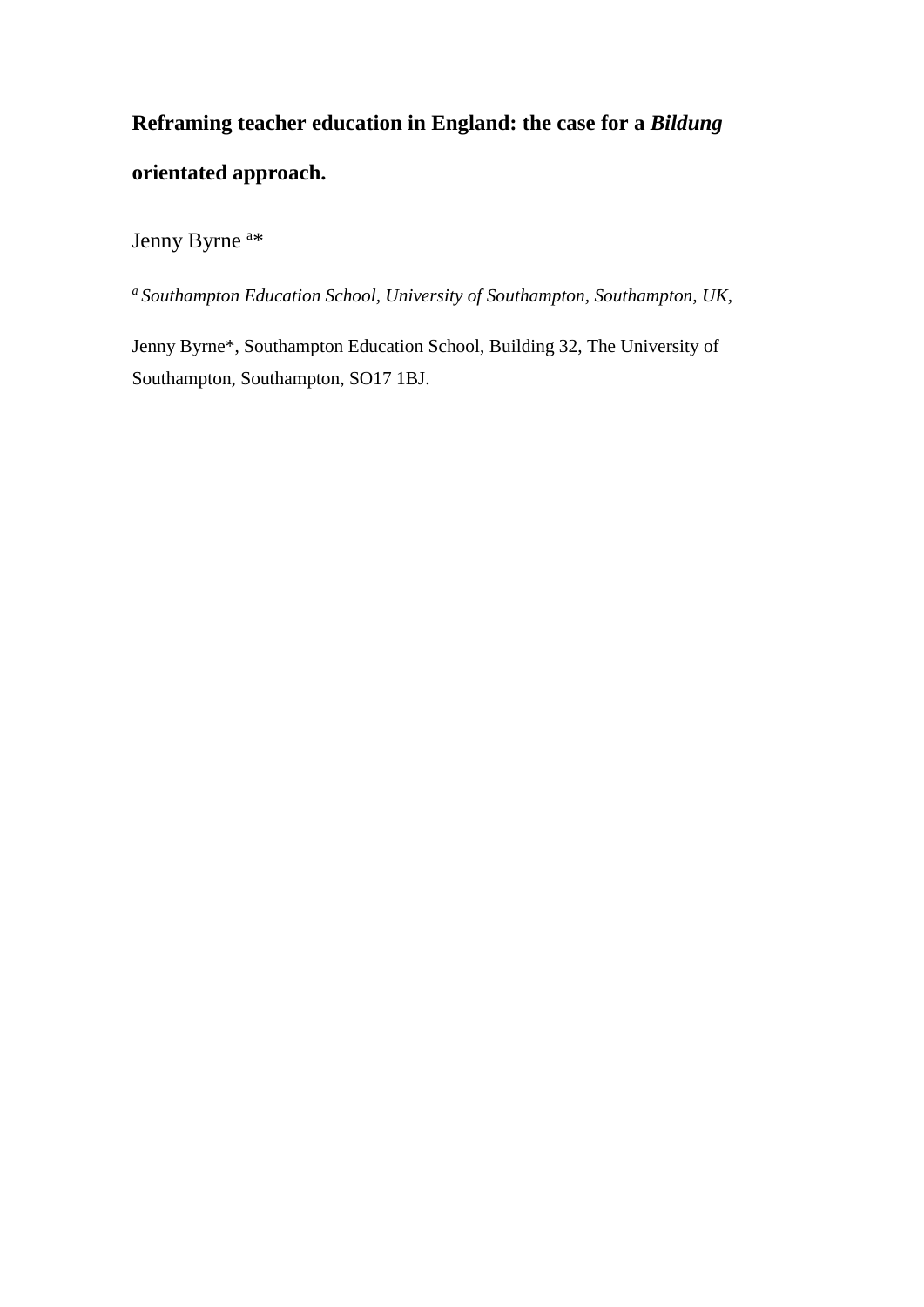## **Abstract**

*Bildung* has a long tradition in continental European education but in England it is less well known and is underused to theorise about education. In this paper the German concept of *Bildung* is applied to pre-service teacher education in England where teacher education has become increasingly dominated by instrumental and technicist approaches that encroach on the development of professional values and educational wisdom. Nevertheless, criticisms to current trends in teacher education do exist in England with programmes that include values-based elements challenging the prevailing norms of this performativity driven approach. This paper adds to those criticisms by proposing *Bildung* as an underpinning philosophy of teacher education and as an unusual lens with which to reframe teacher education.

Keywords: *Bildung*; pre-service teachers; values-based teacher education; reflective practice; transformative learning

## **Introduction**

In England schools and teachers are expected to address the impact on young people of the political, social, cultural and economic trends that have damaged social cohesion (MacIntyre, 2007; Sennett, 2012). The effect on some young people of the fragmentation of society is evident in the increases in violent crime, fed by gang culture, drug wars and county lines, that may link to high rates of depression, mental ill health, and in some cases suicide or murder (The Children's Society 2019; Young Minds, 2018). In attempts to manage emerging social crises a raft of government policies and guidance has been directed at schools e.g. Every Child Matters (DfES, 2004), The Prevent Strategy (DfE, 2011), Mental Health and Wellbeing (DfE, 2014; DoH, 2015), Safeguarding (DfE 2015); Relationships and Sex Education (DfE, 2017a), Bullying and Cyberbullying (DfE, 2017b); Character Teaching and British values (DfE, 2019) amongst others. Expectations of teachers have therefore broadened and yet teachers are generally seen as poorly equipped to manage many of these moral and ethical issues (Anna Freud National Centre for Children and Families, 2017; DfE, 2015).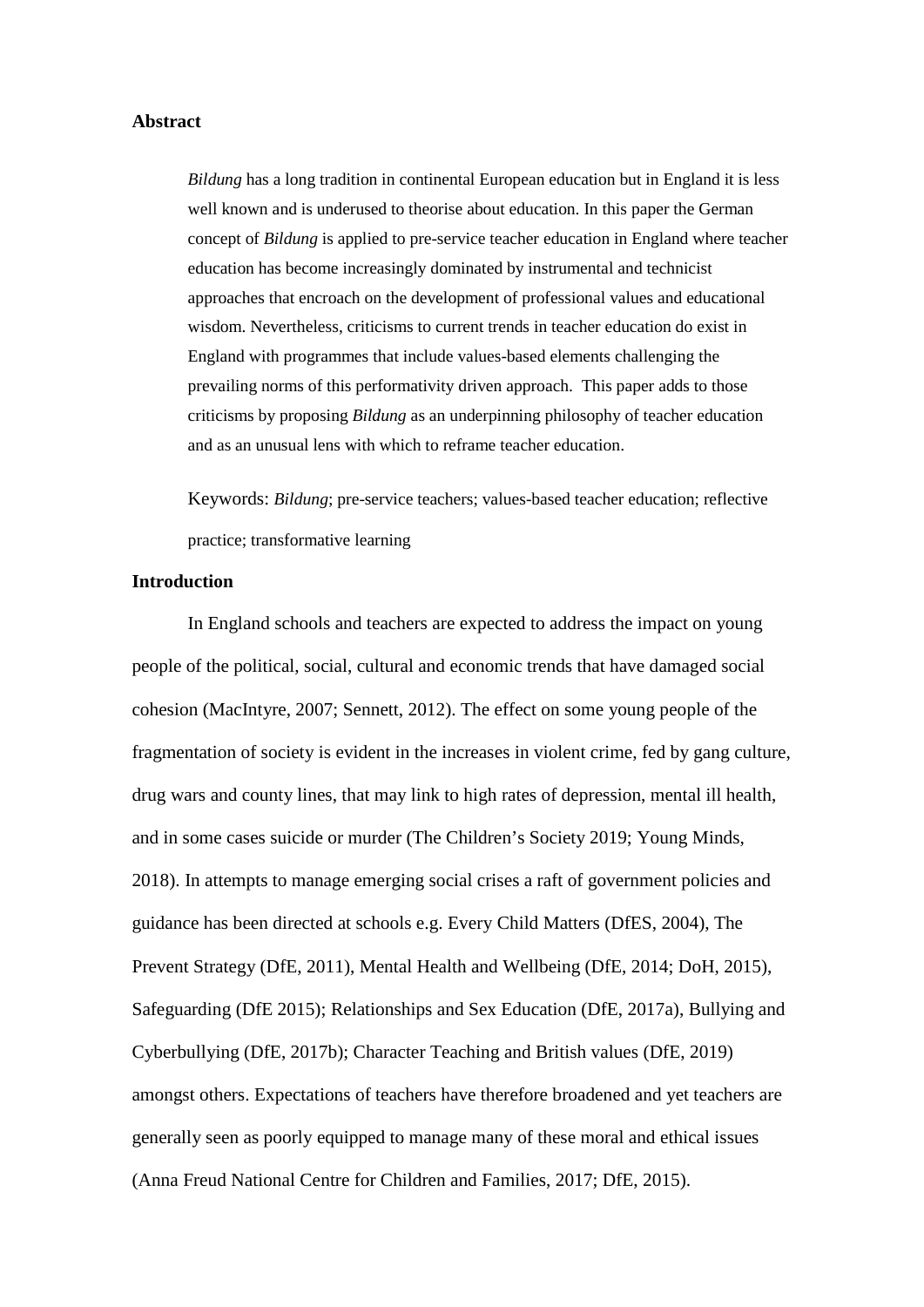Leaving aside the wider societal and political changes that may be needed to address these problems this article focuses on teacher education programmes, particularly pre-service teacher education and considers how teachers can be more adequately prepared to support their pupils' holistic moral, social and emotional wellbeing. Whilst it is not axiomatic that teachers have to support these aspects of their pupils' personal development, in England there is an expectation that teachers have responsibility for the welfare of their pupils (DfE, 2015). What is required in pre-service teacher education are programmes that enable teachers to understand how they and their pupils can, in the Aristotelian sense flourish and have a sense of wellbeing, by enabling them to meet their physical, emotional, social and academic needs (Norrish, Williams, O'Connor & Robinson, 2013). Every new teacher would then be better equipped with an ethically-based resource to draw upon that employs, 'the three interrelated elements of the educative enterprise; perception, affect and judgement,' allowing them to make morally appropriate decisions in their encounters with young people in schools (Erben, 2000, p. 380).

Developing the personal capacity of pre-service teachers for this complex task is difficult. Optimistically, Furlong (2013 a) notes that many programmes have resisted a completely technicist model of teacher education and include discussion and debate about the wider issues in education in order to develop pre-service teachers' understanding of philosophical, ethical and values-based issues. There are also many (e.g. Biesta, 2015; Byrne, Rietdijk & Pickett, 2018; Mead, 2019) who consider it necessary to develop new ways of educating teachers as a counter-current to programmes in which their education has become 'training' to meet specific competencies where they may lack agency and acquiesce to the prevailing norms of standards-based training. However this can leave providers and teacher educators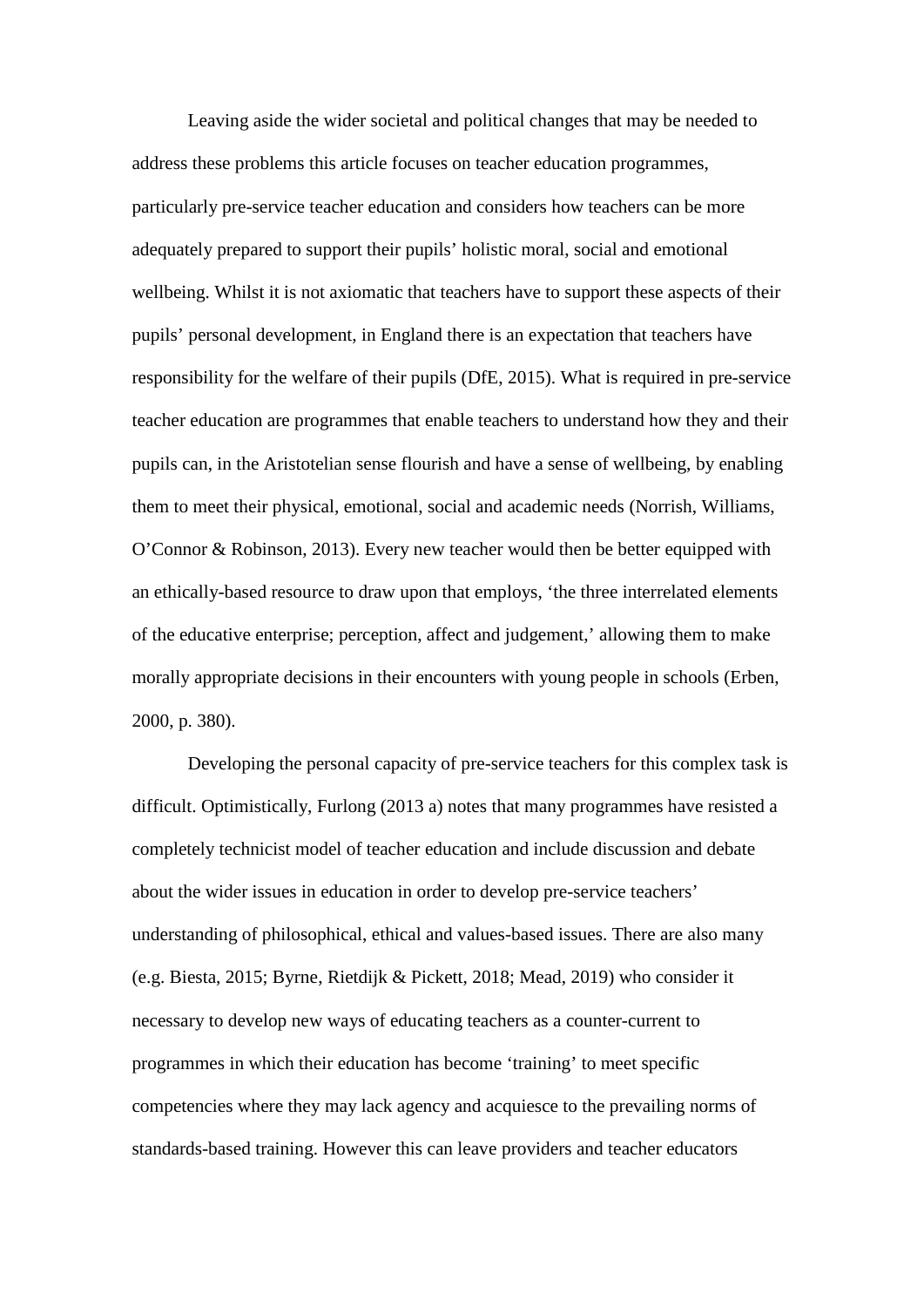feeling uncertain about their role as they simultaneously comply with the dominant technicist discourse of teacher education policy whilst trying to subvert it (McIntyre, Youens & Stevenson, 2019). The challenge is how to support radical change to facilitate personal and professional transformation, so that teachers can respond appropriately with pedagogic 'dignity', in other words with clear firmly articulated professional values founded on strong professional identity, autonomy and selfhood (Bauer, 1997). This article proposes a reframing of teacher education that employs the German concept of *Bildung* as the crucial and central core of teacher education.

*Bildung* has a long tradition in continental European education but in England it is less well known and is underused to theorise about education but that does not mean that English education is entirely bereft of theories about developing the whole person, Peters (1974), for example asks similar questions to those posed in this article. He asserts that education is something beyond cognition, worth striving for and achieved in a morally acceptable way. It seems that the time is right to reconsider how teachers in England are educated with a particular focus on the development of their professional values, morals and ethics. *Bildung* is helpful here in developing teachers' critical selfawareness of their wider role because it is concerned with educative self-formation that involves self-cultivation, and the development of a person's humanity within their historical, social and cultural milieu (Gadamer, 2004).

#### **Background to pre-service teacher education in England**

A brief contextual overview of pre-service teacher education in England is provided rather than a comprehensive account of the field where a complex and shifting tapestry of provision exits (Whiting et al., 2016; Whitty, 2014). Since the publication of the White Paper *The Importance of Teaching* (DfE, 2010) government policy in England has continually and systematically altered the landscape of pre-service teacher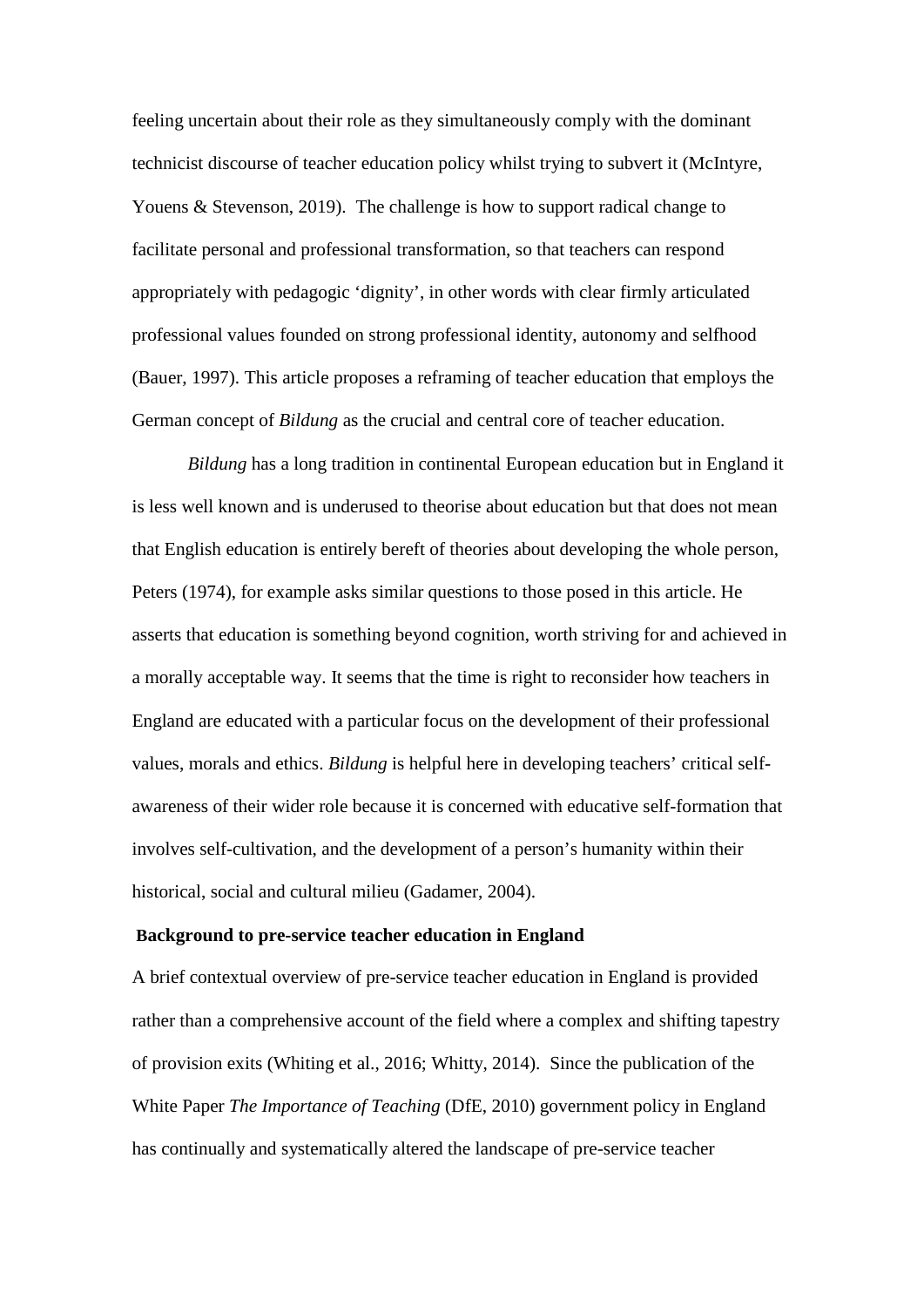education to one with an increasing emphasis on school-led training where learning 'at the chalk face' in apprenticeship-style models of training prioritises time spent in school rather than within the Higher Education Institution (HEI) (Beauchamp, Clarke, Hulme, & Murray, 2015; Furlong, 2013 b; Mutton, Burn, & Menter 2017). This change has resulted in a shift in emphasis from university-based routes to school-led routes with a consequent reduction of the influence of universities on pre-service teacher education policy (McIntyre, et al., 2019).

Routes into teaching in England have also diversified with a proliferation of possible courses available to prospective teachers, and some - for example, the assessment only route - do not require any academic study in a HEI. Other routes, such as Postgraduate Teaching Apprenticeships, Teach First or School Direct programmes involve 'training on the job' with little or no element of academic study (Beauchamp et al., 2015; Furlong& Lawn, 2011). Even those programmes that are based in HEIs at undergraduate (e.g. Bachelor of Education, B.Ed.) or postgraduate level (e.g. Postgraduate Certificate in Education, PGCE) have proportionally more time in school than in the HE institution. Typically, the school-based element is now between 60-75% of each programme's duration (Beauchamp et al., 2015). Whatever route into teaching someone follows all pre-service teachers must achieve the Standards for Qualified Teacher Status that emphasise the development of core teaching skills and the techniques of teaching (DfE, 2010).

This current approach to teacher education, with its emphasis on the techniques and craft of teaching leaves little space or time to engage with moral and ethical issues in education. This implies a shortfall in pre-service teachers' professional development, their understanding of the profession, and what means to be a 'good teacher' (Beauchamp et al., 2015; McIntyre et al., 2019).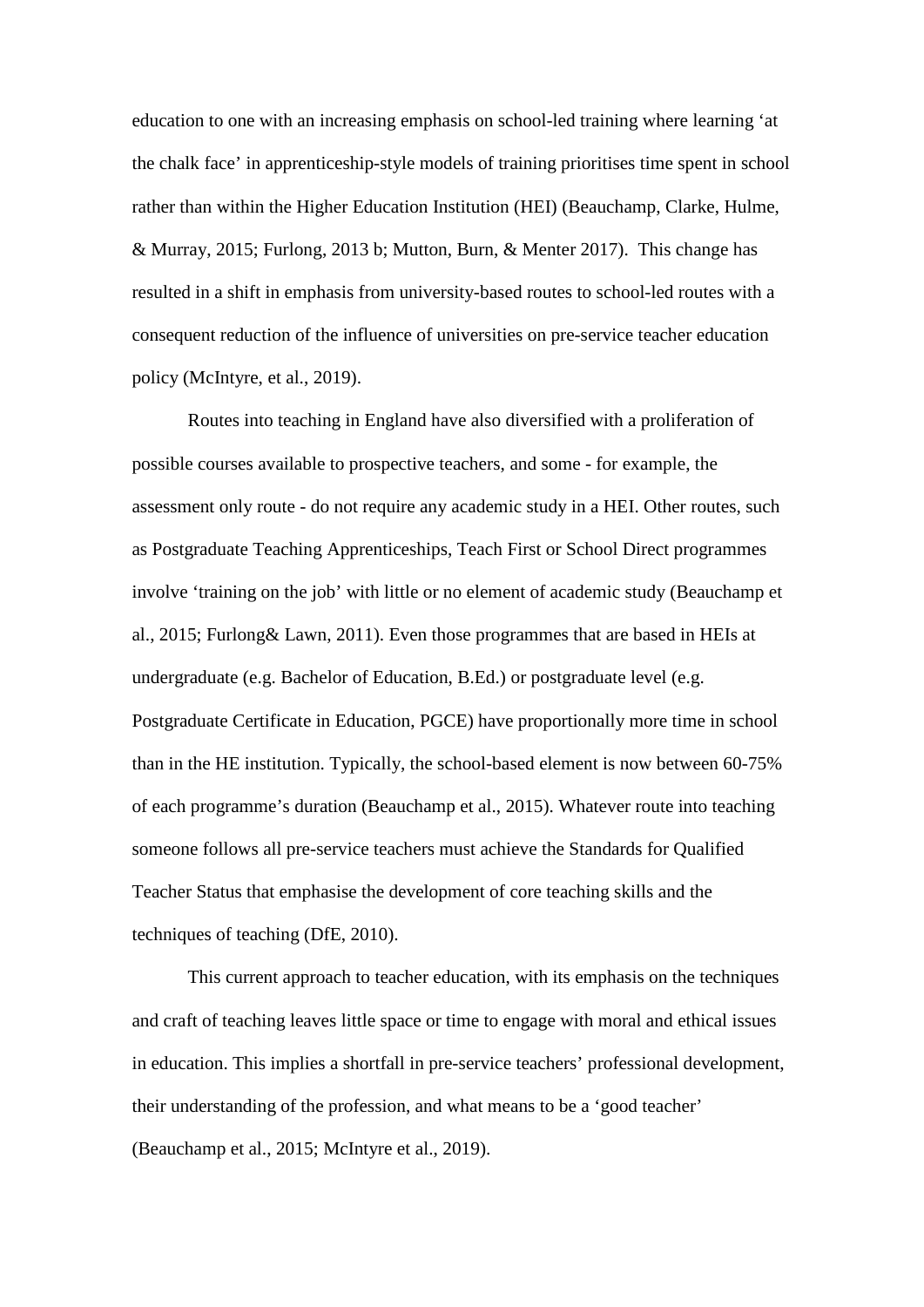## **A critique of standards-based teacher education**

A more explicit and formal political connection now exists worldwide between education and economic growth with a consequent focus on learners' ability to acquire the skills and competencies necessary to be able to enter the global job market (Hillen & Aprea, 2015). This has resulted in the commodification of education and homogenisation of curricula worldwide with the prevailing 'standards agenda' of the Global Educational Reform Movement particularly in countries such as the USA, UK and Australia (Sahlberg, 2011).

Schooling and education, like oil or coffee, have become tradeable commodities rather than a moral endeavour or a human right (Biesta, 2006). The impact on schools and teachers is one of increased managerialism and high accountability for their performance in a competitive, consumer-led system governed by standards that leaves little room for teacher autonomy or the development of a community of learners (Aasebø, 2015; Biesta, 2006; Darling-Hammond, 2012). Education, at all levels, in England has not escaped this tyranny of marketization and commodification but this has been most keenly felt in HEIs including those that have teacher education courses ( Furlong, 2013a; McIntyre et al., 2019; Mutton et al., 2017; Whitty, 2014) . In addition, complacency and compliance within HEIs has meant that teacher educators have failed to make their case to the critics. The lack of opposition to the commodification of teacher education programmes has left these programmes and individual teachers vulnerable to right wing policies and criticisms from *The Black Papers* in the 1970's onwards (Beauchamp et al., 2015; Furlong, 2013a, McIntyre et al., 2019 , Whitty, 2014). During his period in office as the Education Minister , Michael Gove was determined to fight the 'progressive' grip that the educational establishment had over teacher education, indicating that university teacher educators were the 'modern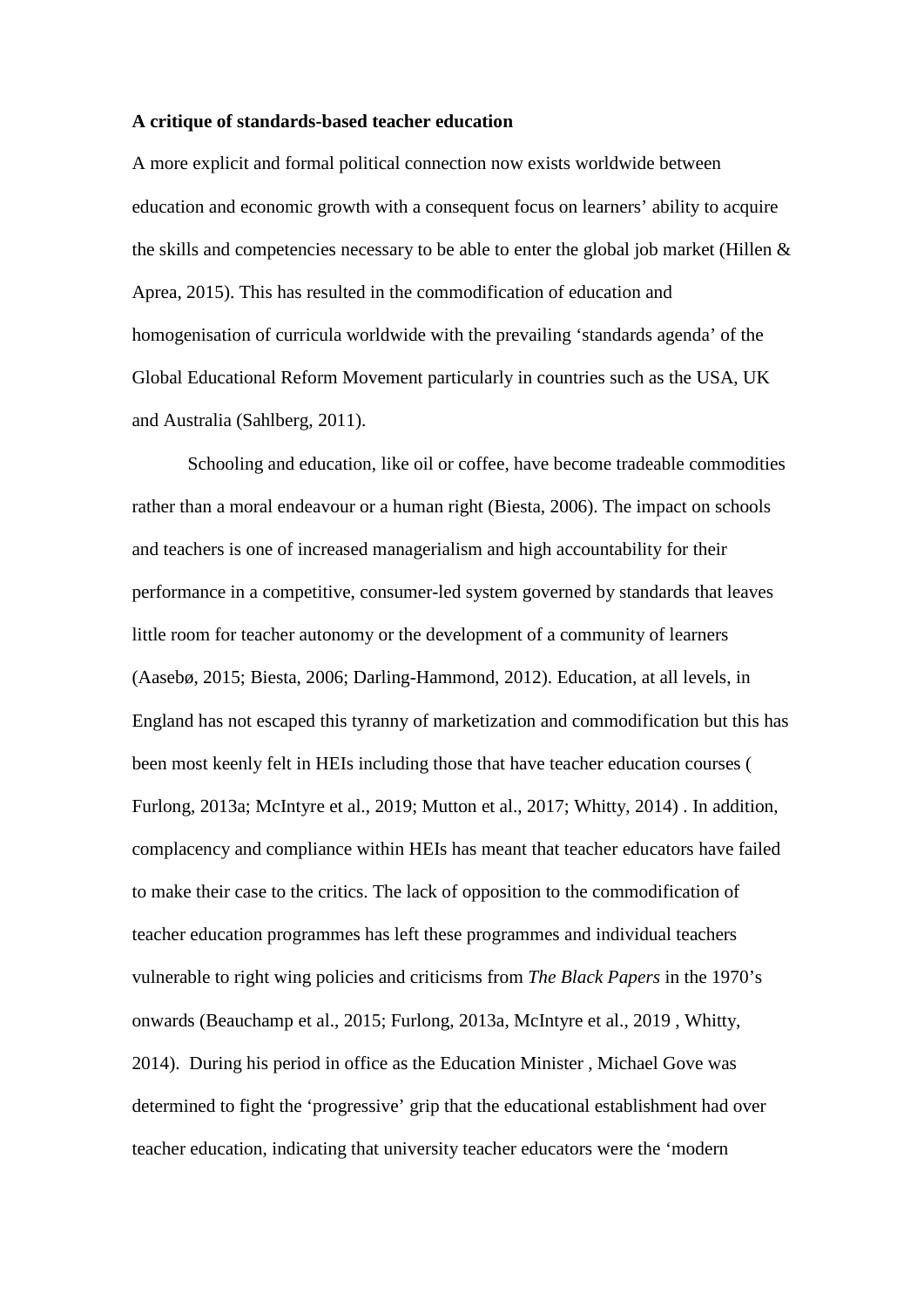enemies of promise' and led to increased government interference in how teachers are trained (McIntyre, et al., 2019, p. 154). A multiplicity of routes into teaching resulted, creating a market place in which courses have become a commodity to be traded, and where the salient factors are 'value for money' and qualifying to teach in the shortest possible time ( Mutton, et al., 2017). Funding has been altered to bolster school-led training and increase the numbers of pre-service teachers following these routes and these economic pressures have undermined University-led courses. Some HEI's no longer offer teacher education courses giving rise to fears that this may augur the demise of teacher education in HEIs (Furlong, 2013a; McIntyre et al., 2019; Whitty 2014). A change in direction reclaiming the idealistic high ground and re-conceiving teacher education is timely and will support teacher education courses imbuing an understanding of the moral purpose of education and professional values as well as helping to rebalance universities' influence on society (Furlong, 2013 b; Whitty 2014).

Since the teachers' standards were first introduced and throughout their various iterations there has been a growing emphasis on high quality of teaching as a transaction in which knowledge and skills are transferred from teacher to their pupils (Mutton et al., 2017; Whitty, 2000). The current standards (DfE, 2013, p. 10) note that teachers, 'are accountable for achieving the highest possible standards in work and conduct'. This statement encompasses specific standards on high quality teaching, and personal and professional conduct that teachers must demonstrate they have achieved prior to gaining qualified teacher status (QTS) and adhere to thereafter once qualified. However priority is given to the development of core teaching skills and strong subject knowledge with the aim of improving the academic performance of their pupils with less focus on the broader aspects of a teacher's role in supporting the moral development and wellbeing of their students. Schools and teachers are likely to prioritise these functionalist standards within pre-service teacher education as demands from successive governments for greater accountability, and improved test results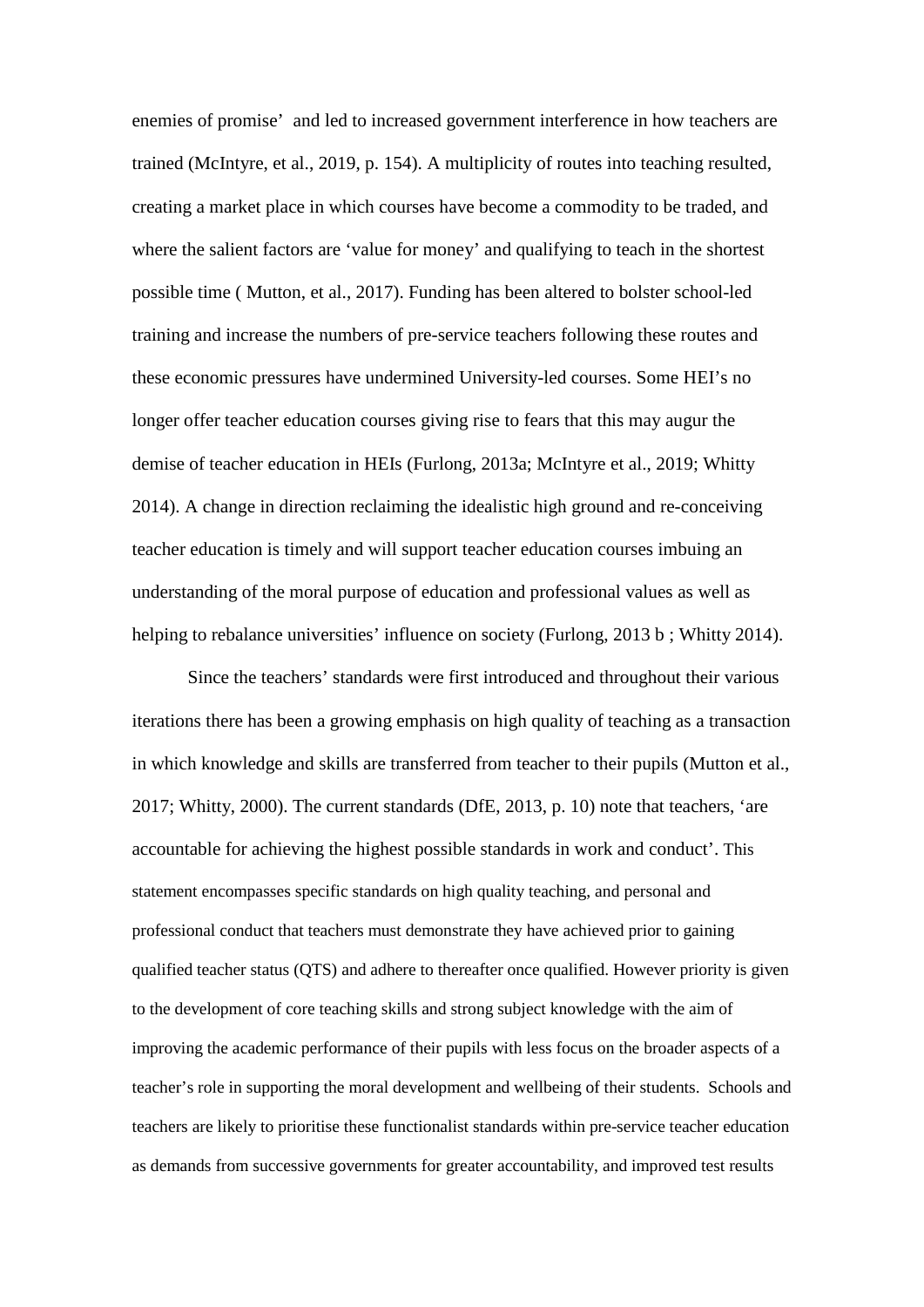have increased. That is not to say the technical or epistemic aspects of teacher education should be sacrificed or jettisoned in a move to prepare teachers solely with a set of values and moral purpose (Ball, 2003). However, the almost exclusive focus on performativity has resulted in teacher education programmes that are likely to impede the development of professional values, practitioner autonomy and an ethical self-concept (Ball, 2003; Turner-Bisset, 2001).

The reduction of time available to HEIs, relative to the time spent in school, is also challenging for pre-service teacher programmes, with less time available opportunities for debate and discussion to consider the moral purpose of education is likely to be restricted. How one should develop as a teacher and have time to consider one's values and moral stance with peers and tutors in the relative calm of the HEI environment are therefore limited whilst the hurly burly of the school day leaves little room for such contemplations (Mead, 2013). These predominantly school-based programmes, therefore, tend to focus on the technical craft knowledge of teaching and 'tips for teachers' that employ a technical/functionalist approach to provide evidence of meeting particular competencies (e.g. Evetts, 2009; Pollard 2005; Whitty, 2000). In doing so other professional attributes and values, including pre-service teachers' attitudes and beliefs about responsibility for student wellbeing and the nature of the pupil-teacher relationship, may be relegated to the side lines of teacher education in favour of the mentors' 'quick fix' (Mead, 2013, p. 14).

Pre-service teachers, may also feel the need adhere to a school's values, in order to meet the standards for QTS (Byrne et al., 2018). This acquiescence can cause anxiety if pre-service teachers' personal and professional values and identity come into conflict with the expected norms of performativity of many schools (Ball, 2003, Menter, 2009). As teachers comply with government demands their professional identity is shaped according the normative standards for teacher education with its priorities that emphasise product over the process of learning (Day & Gu, 2010). The crucial link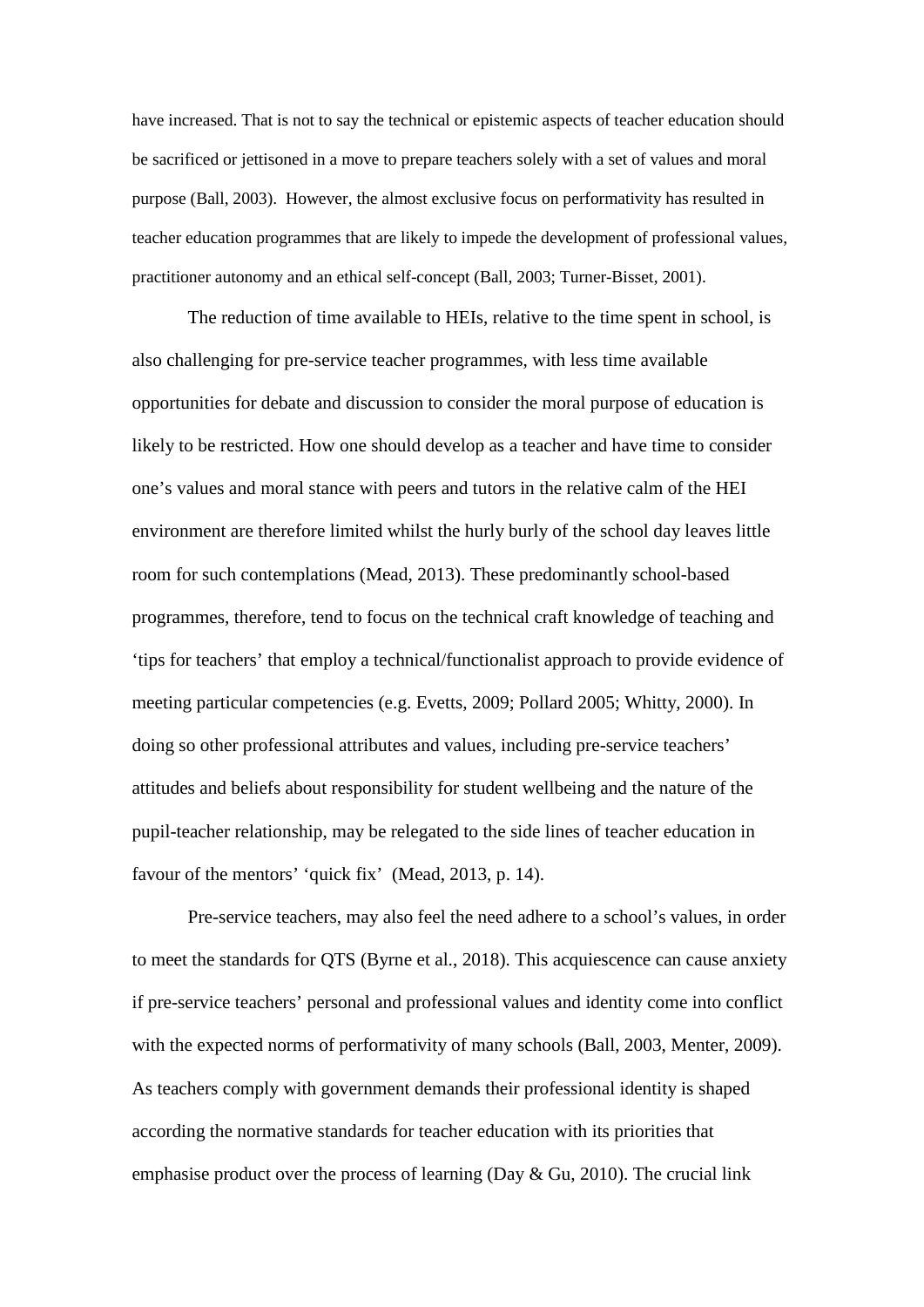between the moral formation of pre-service teachers and pupil-teacher relationships may therefore be eroded. In such circumstances teachers may become little more than skilled practitioners or 'compliant operatives' enacting the policies and practice dictated through a managerialist discourse (Hall & McGinty, 2015.p. 12).

Organisational professionalism in which managers exercise control over teachers has become the prevailing norm in education (and elsewhere) leaving little room for teachers' agency and may prevent the ethic of personalised care for pupils that is an important component of teacher professionalism (Evetts, 2009). Against this backdrop of de-professionalisation, and ontological uncertainty about their teacher identity, morals and professional values, it is an irony that teachers are now, more than ever, expected to deal with a myriad of social issues alongside maintaining high educational standards. As the current government grapples with the increasing pressure of social issues they have again turned to teachers to address them. For example, they have indicated that by 2020, relationships and sex education (RSE) and mental health education will change from their previous non-statutory status to become mandatory parts of the curriculum (DfE 2017a, 2017b). In addition, pre-service teachers, in England, are to be trained to detect the early signs of mental ill-health in their students (Ward, 2019).

The question is can how pre-service teacher programmes accommodate these values-based moral elements of the curriculum within the existing positivist and competency-based frameworks that appear to create a binary division of technical standards versus teachers' personal moral decision making and their professional values? The concept of *Bildung* is germane to this issue and an overview of *Bildung* is provided before exploring it as a possible way forward for pre-service teacher education to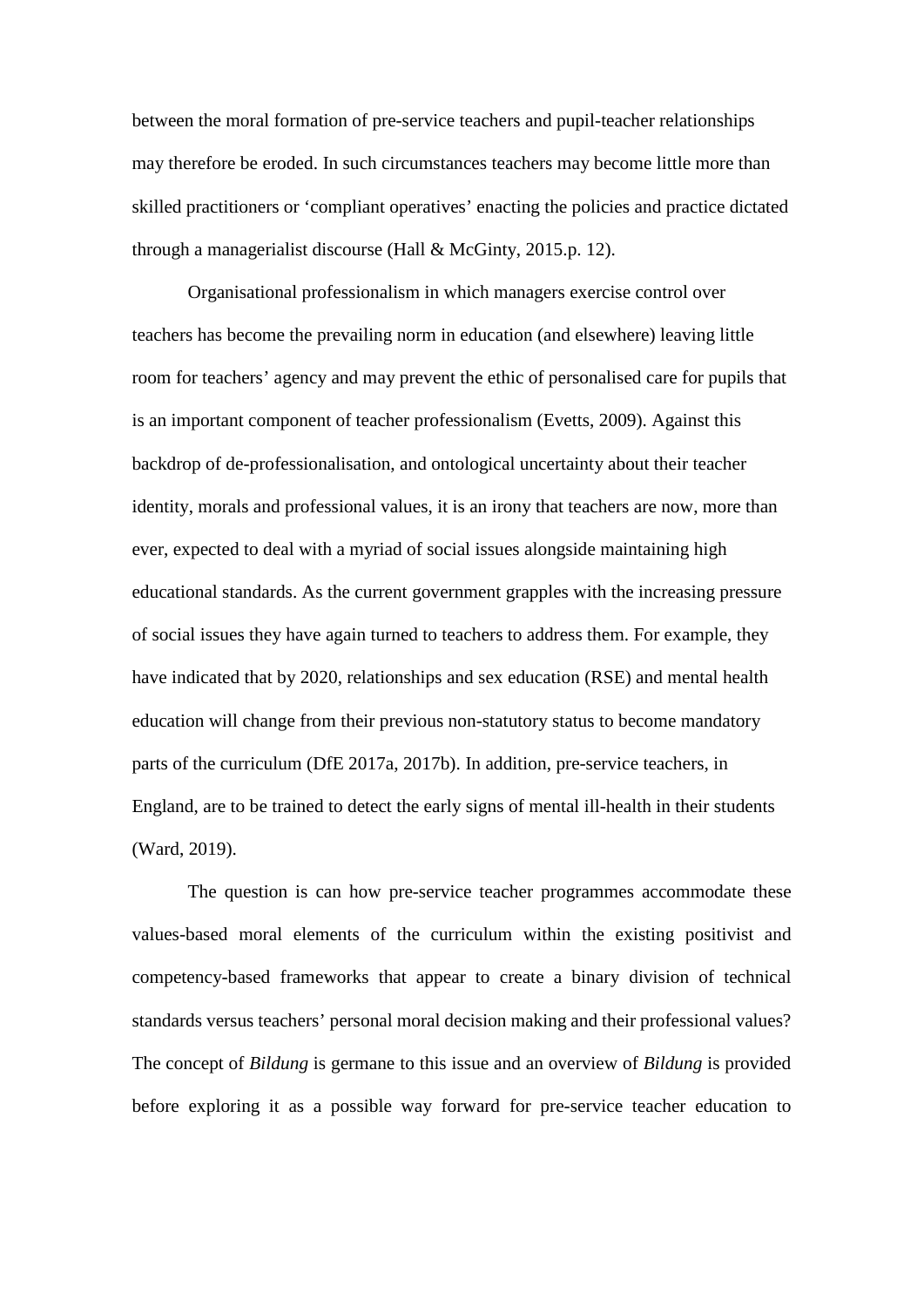facilitate pre-service teachers' sense of moral purpose, autonomy and ability to make ethical judgements in their classrooms.

## *Bildung*

*Bildung* does not occur through a didactical process where information is imparted by a teacher. Instead it is a conflict-ridden process, that Hegel calls 'experience', in which a spiritual being discovers her/his own identity or selfhood while striving to actualize the selfhood it is in the process of discovering (Wood, 1998). As Søren Kierkegaard noted, *Bildung* comes to its high point when 'the existence that has been, now comes into being' (Løvelie, 2002, p. 467). *Bildung* is therefore a selfeducative process or experience that has a broader compass than mere education, and is characterised by transformative and holistic personal development; it cannot be imposed upon an individual because it is formulated by her/ his direct experience of the world that influences their perceptions and judgements (e.g. Husserl, 1970; Kant, 1781).

Furthermore, knowledge is not acquired exclusively through a process of selfdiscovery but requires guidance and support to know what to study, and at times direct teaching (Fuhr, 2017). Hegel reminds us that *Bildung* is also a social and historical process that requires guidance and engaging in meaningful discussion with others so that their assumptions and ideas [about education] are questioned (Wood, 1998). A *Bildung*-orientated approach to education requires asking difficult questions of oneself and others about their attitudes and values with regard education so that they can challenge taken for granted assumptions; it is a practice of 'coming into the world' for both teacher and pupil and is not always pleasurable, echoing Hegel's notion of *Bildung*  as a conflict ridden process (Biesta, 2006, p. 9).

Here learning is considered to be much more than the acquisition and accumulation of knowledge or skills but a transformation of knowledge and increased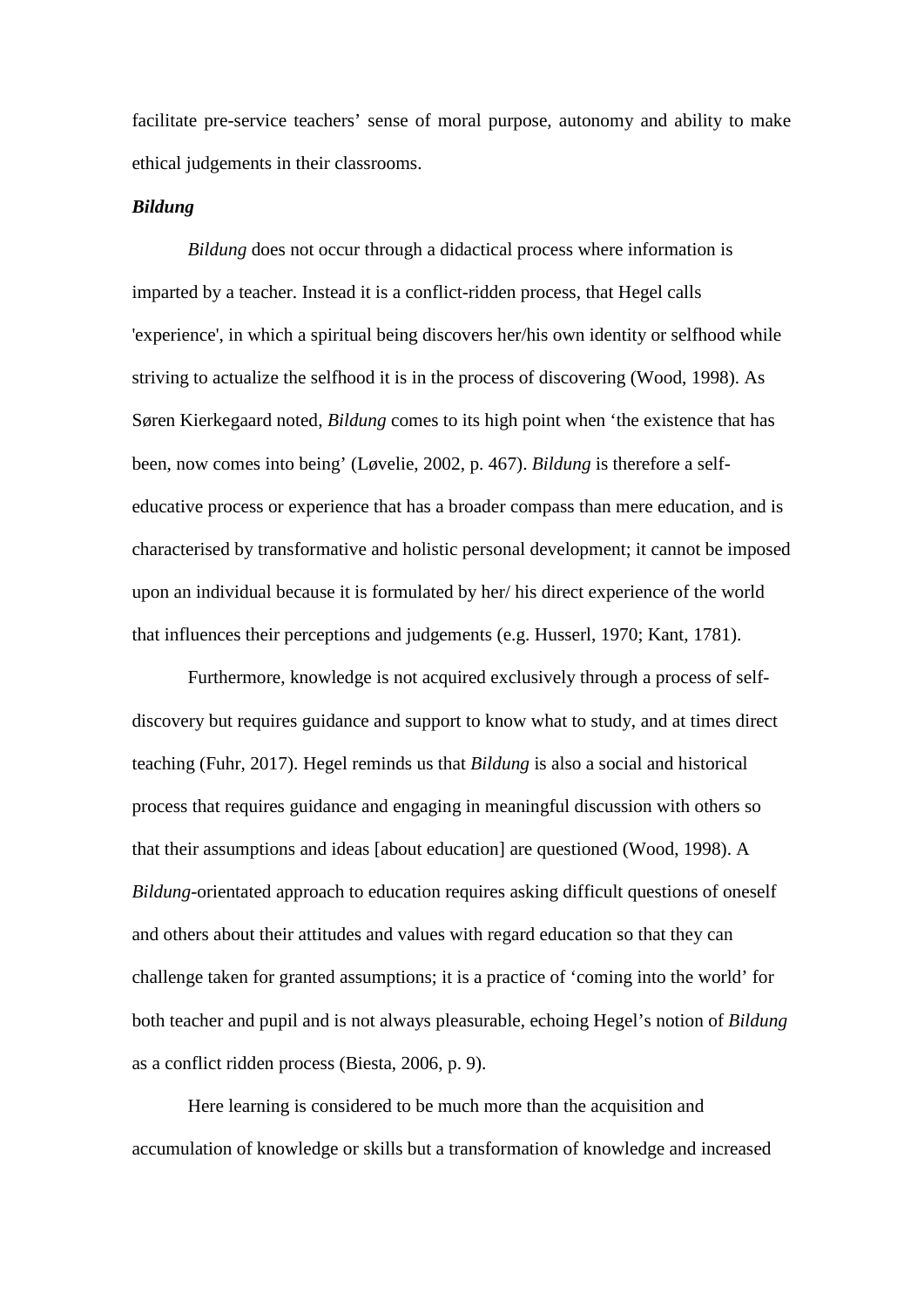personal understanding that has some of the hallmarks of transformative learning theory (Gadamer, 2004; Mezirow; 1978). Both the cognitive and affective dimensions of a person's selfhood are included in the learning process that involves the transformation of the learner's personality, feelings, and relationships to others (Fuhr, 2017). As an educative process, *Bildung* alters an individual's perceptions of the value, purposes and meaning of life that extends the scope of their moral and ethical development (Carr, 1991). These developments in a person's character will help to enhance a teachers' ability to empathise with pupils' needs even when those needs may be alien to the teachers' experience.

However, the central tenets of classical *Bildung* theory have been challenged for their elitist and idealistic perceptions of individual development by ignoring the social conditions in which people exist. The norms espoused in *Bildung* have also been called into question by uncertainties resulting from post-modern ideas of reflexive (late) modernity (Bauer, 1997), liquid modernity and individualisation (Bauman, 2000). Biesta (2002) notes that rational autonomy and the development of personal identity over time as linear sequential life transitions are in fact disrupted due to constantly changing societal and individual relationships, and other contingent factors. Nevertheless the criticisms of the essentialist claims of classic *Bildung* theory do not mean that the humanist ideal of *Bildung* is redundant (Løvelie, 2002). Von Humboldt's insight about the interplay between the self and their historical, social and cultural world in developing *Bildung* is still relevant because it can provide individuals with a moral compass to guide them in times of uncertainty and help to counteract the reductive tendencies of current educational policies (Lovelie & Standish, 2002).

From this perspective Biesta (2007) suggests that we need to embrace the future and ask what kind of challenges are we facing in education today and how should we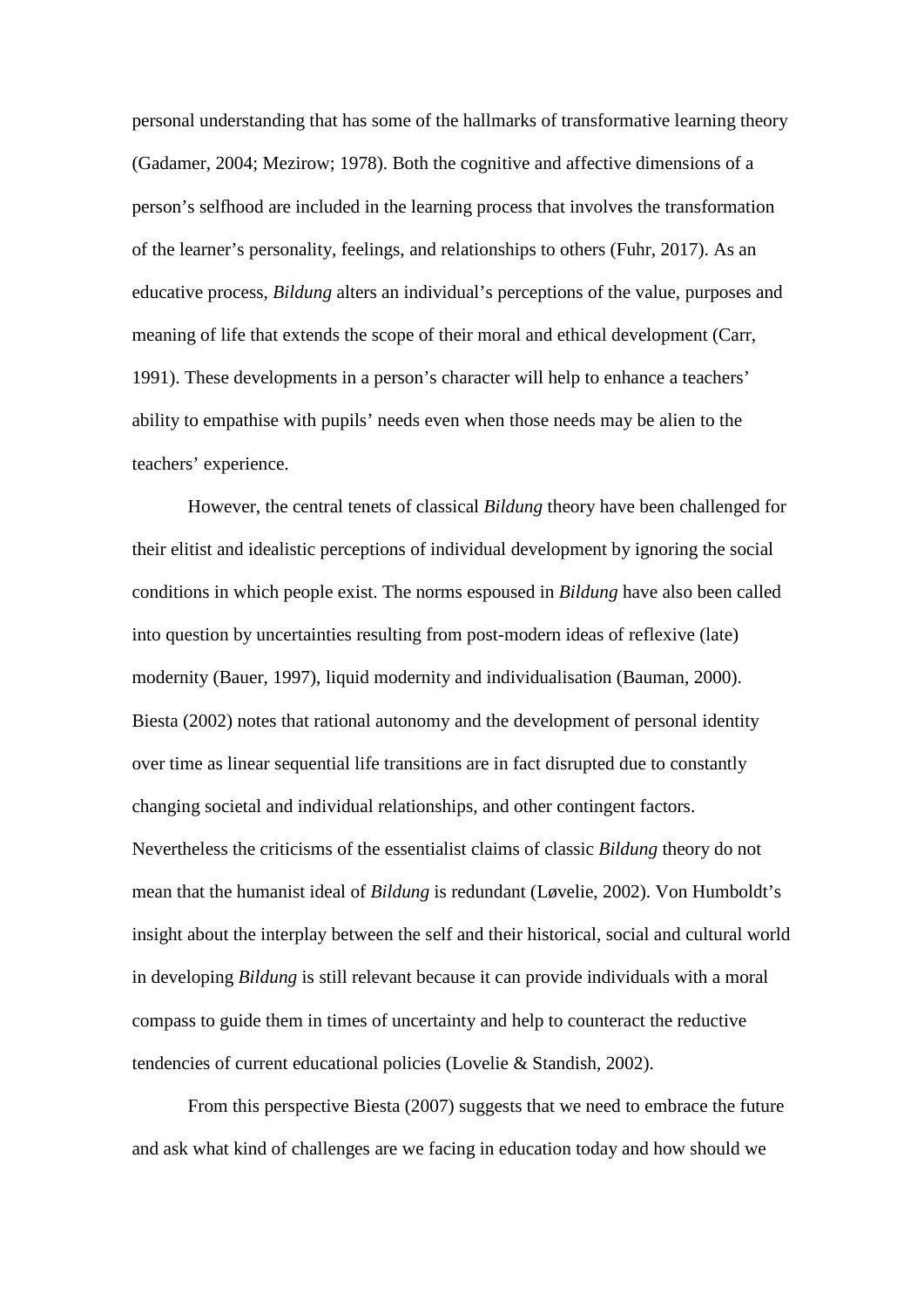respond appropriately to them? In the context of this article the questions might be (1) how do we develop pre-service teachers' moral, social and educational values so that they can become resilient, autonomous practitioners who can withstand the barrage of instrumental approaches?; and (2) how do we develop teachers to have greater agency and gain a strong sense of their own educational judgments to do the right thing? *Bildung* can support teachers' educative ethical judgments and contribute to more holistic knowledge that includes emotions and the ability to relate to the 'other' so that teachers and their pupils learn to trust and help each other (Kristiansen, 2015). There is no metric for these outcomes, they are not subject to quantified target setting but are nevertheless invaluable for the improvement of education.

As a broad theory to guide and underpin teacher education *Bildung* may help new teachers and their educators to question the technocratic and instrumentalist approaches adopted in England (and elsewhere) and help to mitigate the current status quo. In sum, *Bildung* can be regarded as a process and product of educative transformation that consists of several overlapping key concepts, such as the development of moral understanding, self-reflection, communication, narrative and personal responsibility for education that are pertinent to teacher education today (Gadamer, 2004). In the next section I argue how *Bildung* can be applied in practice to support such transformative learning.

## **Applying** *Bildung* **to pre-service teacher education in England**

A reframing of teacher education underpinned by *Bildung* does not mean that a specific recipe or standard prescription is feasible. Indeed Furlong (2013 a) suggests that a single model of teacher education may not be the most effective provision for preservice teacher education and teacher education departments could capitalise on current neo-liberal policy to develop local and alternative educational projects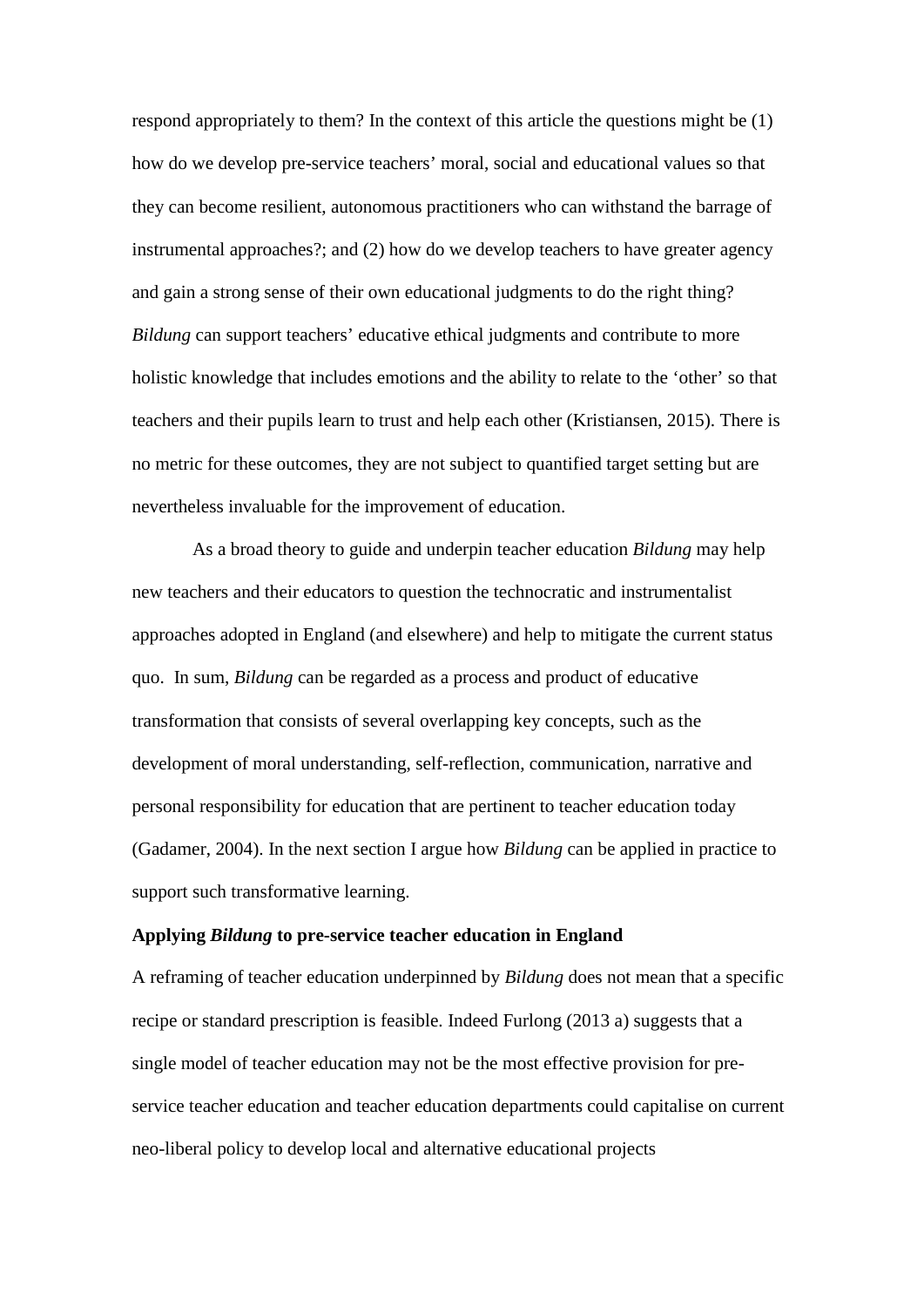A single prescriptive model of teacher education would also controvert the essence of Bildung as a process of personal and educative transformation and would be unworkable because schools, teachers and pupils are individuals with unique perspectives, needs and issues meaning that each encounter, almost on a minute by minute basis, teachers have with their pupils each day will be different (Mead, 2013). Nevertheless these situated judgements about what to do in classrooms are moral and political acts that require teachers who are reflective and have the wisdom to be able to make appropriate educational judgements and act in morally thoughtful ways (Erben, 2000; Mead, 2019). I now propose some general principles of how a *Bildung* orientated teacher education programme might operate to help mitigate the problems of the prevailing instrumental standards-based programmes currently in place.

The core of *Bildung* is a process of self-educative transformation to increase personal understanding but this cannot occur in a short time period (Gadamer, 2004). A programme based on *Bildung* requires time for a prospective teacher to become a thoughtful, morally wise and reflective practitioner. A substantial period of pre-service education, alongside further ongoing professional development throughout a teacher's career, is needed so that the process of educative self-transformation can continue as a lifelong endeavour that would strengthen and deepen their personal education, as is the case in Scottish teacher education programmes (Furlong, 2013 b). A start in this direction would be to lengthen current programmes to include time for personal and professional reflection about the moral and ethical issues that occur on a daily basis in the classroom to enable pre-service teachers to learn to make informed and educationally wise decisions (Biesta, 2012). In addition, for qualified teachers, annual appraisals could include discussion of their personal development in relation to *Bildung* so that they continue to transform themselves through broadening their understanding of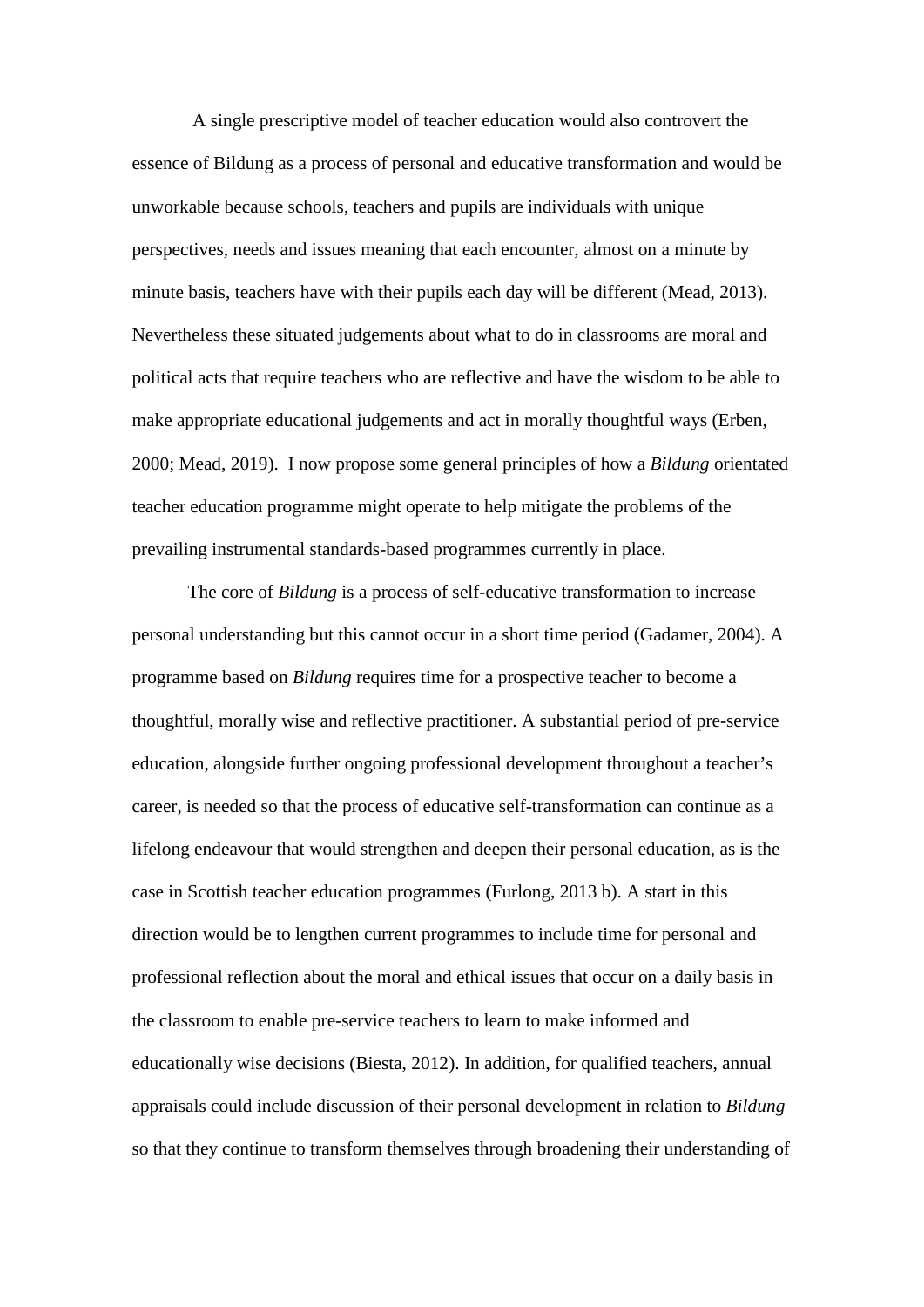classroom experiences and thereby increase their educational wisdom (Wood, 1998). Support for mentors and teachers will be necessary to achieve an understanding of *Bildung* as well as enabling them to develop their own sense of *Bildung.* This, as noted above requires time, but HEIs can be of assistance because they can offer, through preand in-service courses, opportunities for critical debate about education and engage in an examination of educational values that will enhance every teachers' ability to question their own assumptions about education (Furlong, 2013 a).

Committing to this is of course costly. Hopefully policy makers and government officials might reappraise their priorities for teachers by considering the education of other professionals such as doctors or lawyers who are not allowed to practice without a lengthy period of education. Yet, currently, teachers who have the responsibility of the future generation in their hands can begin to practise after a few weeks of 'training'. Time for meaningful reflection, engagement with others in dialogue and narrative would enable pre-service teachers to develop a moral understanding of their role as a teacher and evolve a values-based practice. This may be more cost effective than the current short, economically driven programmes because teachers with a sense of *Bildung* will be enabled to make ethical judgements to support their pupils' needs more effectively and this may help to reduce the risks associated with the social problems young people face that were referred to at the beginning of the paper. Current arrangements do not allow for these developments because the length of teacher education programmes in England is too short for a *Bildung* orientated approach. Perhaps lessons can be learnt from the Finland where it takes five years to qualify as a teacher with a Master's degree from a research-led university (Sahlberg, 2010).

Secondly, as part of educative self-transformation, opportunities are necessary for a teacher to become learned in order acquire a profound understanding about the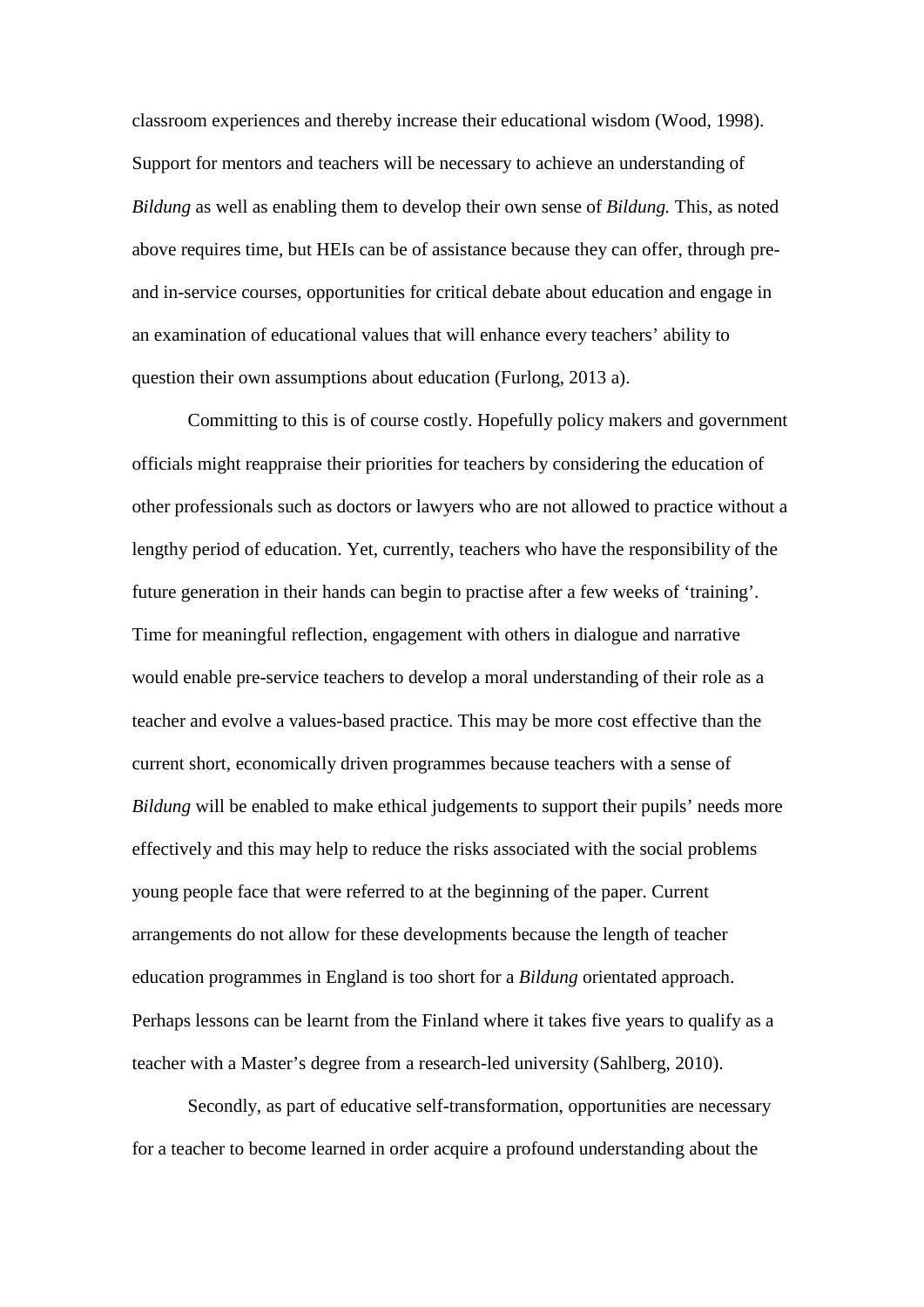meaning of education and the purposes of teaching that have firm foundations in educational theory. My argument is that this cannot be achieved through the mainly practice-based routes of teacher training that are currently available. On the other hand university-based teacher educators have the expertise and specialist knowledge as a result of engagement with research and disciplinary theory to have acquired practical wisdom that can assist pre-service teachers understanding of their wider role (Furlong, 2013 a; McIntyre et al., 2019). Furthermore the culture of the academy expects democratic debate and critical discussions that challenge taken for granted assumptions and values that need to be part of pre-service teachers' development (Furlong, 2013 a). These are pre-requisites of a *Bildung* orientated approach to teacher education and therefore, HEIs need to be a key component of all teacher education programmes replacing the current market place where pre-service teacher education is commodified through a multiplicity of routes that offer little opportunity for theoretical deliberations.

Of course this approach may be resisted by some practitioners, as well as policy makers and politicians who have a particular ideological perspective with regard to how pre-service teachers are to be educated but *Bildung* does not preclude engagement with others' opinions. A principle of *Bildung* is to embrace dialogue and HEI's could take the lead role in offering training to other providers and work in partnership with them to develop their understanding of *Bildung* and how it can enhance the development of preservice teachers. Campaigning for a *Bildung* based approach may then at least help to modify current pre-service teacher education programmes. This is liberating because at least understanding the principles of *Bildung* would enable pre-service teachers to become autonomous practitioners with the resilience to act more independently and have an increased the capacity to question given norms such as the hegemony of competency driven programmes. These teachers will have acquired the confidence and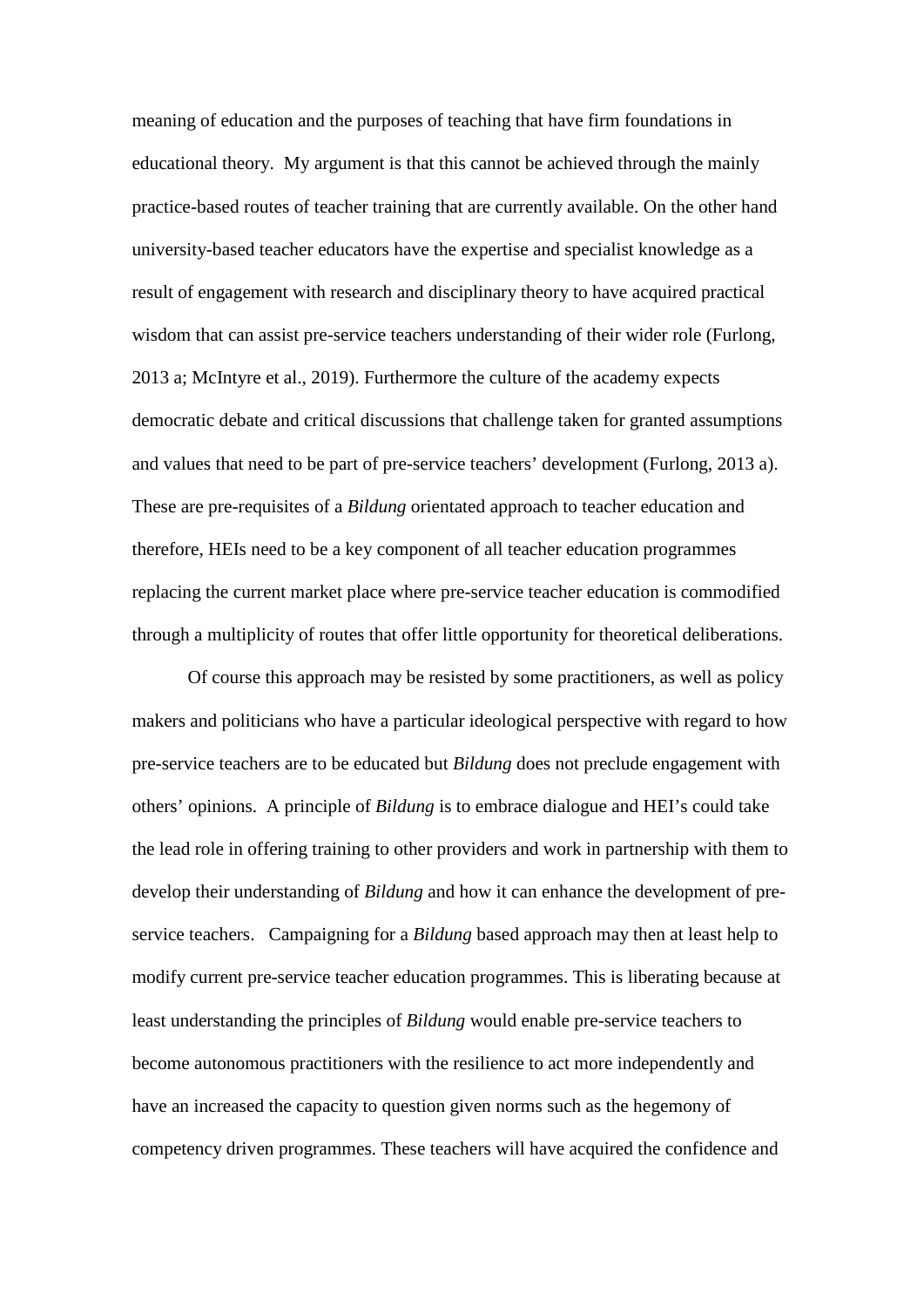educational resource to articulate the reasons why they make particular decisions in the classroom rather than merely adhering to instrumental standards or acquiescing to managerial demands thereby enhancing rather than eroding pre-service teachers' sense of occupational professionalism and professional identity (Evetts, 2009; Fuhr, 2017).

Thirdly *Bildung* includes learning about and understanding oneself within one's social, historical and cultural context (Wood, 1998). As Von Humbolt noted this is about the interplay between a person and their world (Lovelie &Standish, 2002). For teacher education this will require a thorough and meaningful integration of theory and practice supported by HEIs and school practitioners where experiential learning is shaped by a deep understanding of the purpose, context and history of teaching and education (Dewey, 1916). In this way pre-service teachers will be furnished with a holistic understanding of teaching rather than merely acquiring a technical craft (Beachamp et al. 2015; Furlong, 2013 b). In a *Bildung* orientated process, I propose that a range of mentors and others in the school community alongside HEI colleagues help to develop broader knowledge and understanding about the process of teaching. This will require those involved to develop their own understanding of *Bildung* and that can be achieved through engagement with HEI's as noted above. Such gains from multiple sources will remove pre-service teachers' reliance on the idiosyncrasies of an individual school or teacher as their main source of knowledge. Mentors and others also need to challenge pre-service teachers' assumptions so that they avoid 'quick fixes' to demonstrate superficial proficiency in a particular standard. Opportunities for dialogue and narrative communication afforded in a *Bildung* approach will also help pre-service teachers to better understand themselves and develop their character whilst at the same time gaining an understanding of the needs and perspectives of their pupils and develop their capacity to act with virtue towards them (Fuhr, 2017).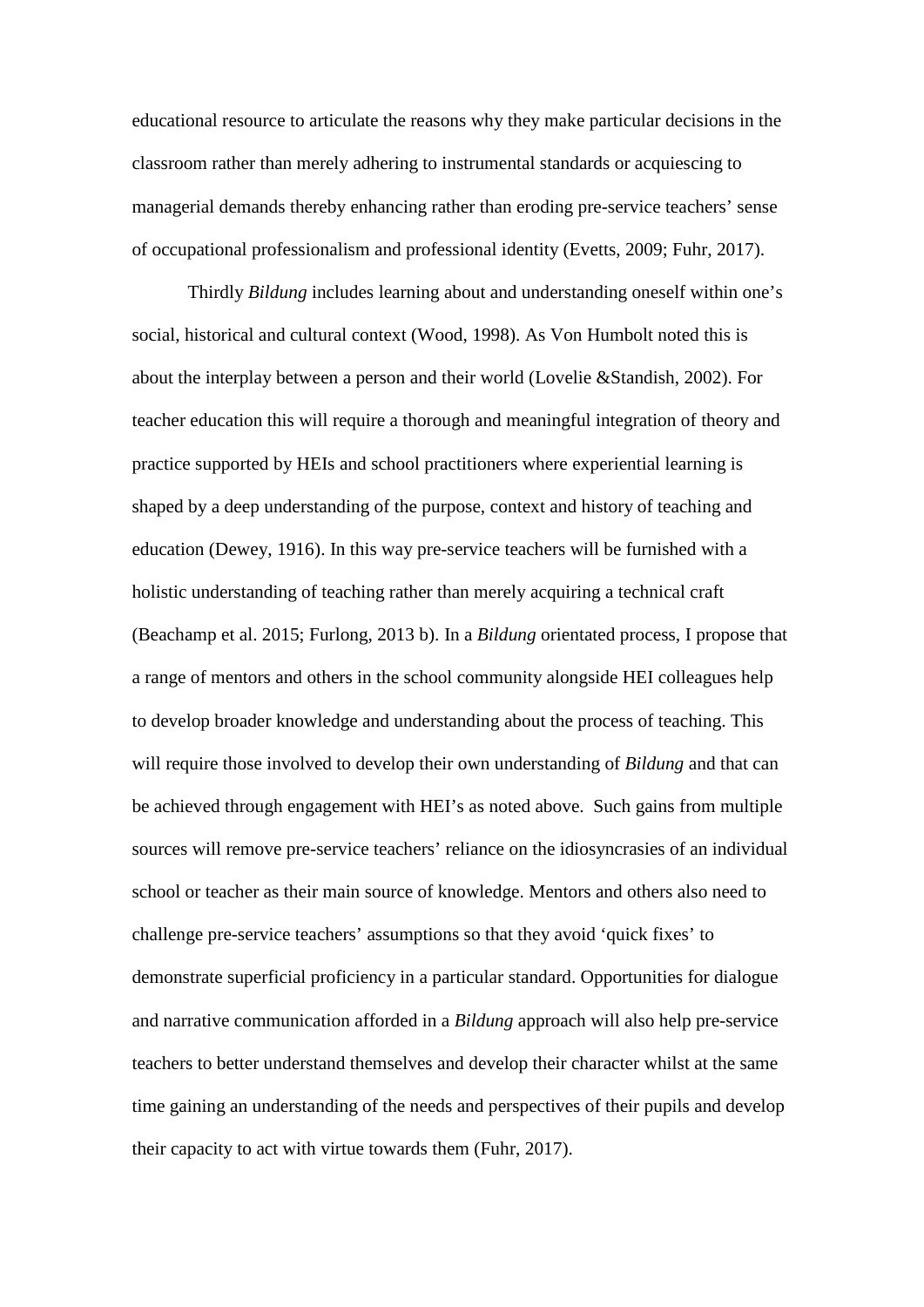Whilst these proposals are somewhat idealistic and in the short term they are unlikely to be adopted wholesale nevertheless it is important to find ways of challenging how teachers are trained and open up the dialogue with all stakeholders to encourage changes that will benefit pre-service teachers' future practice as well as the generations of pupils they will teach. The benefits of *Bildung* on teachers' development are now discussed further through four interrelated dimensions that could be employed by teacher educators as the principles for a practical framework to support a *Bildung* orientated approach to teacher education. They are:

- Values-based teacher education and moral and ethical development
- Experiential and transformational learning
- Reflective practice including critical engagement with others and wrestling with conflict
- Dialogic learning and narrative

# *Values-based teacher education*

Some teacher education programmes in England have, in part, aimed to address the moral dimensions of pre-service teacher education, and with some success, but they have tended to focus on those aspects of the curriculum that have a natural affinity with values education such as health education and Personal Social and Health Education, Citizenship or Religious Education (Byrne et al, 2018; Jerome, 2012; Mead, 2013). In order to focus on the broader moral role of education for all pre-service teachers what is needed are programmes that recognise the significance of practical wisdom or phronesis<sup>1</sup> in the development of professional knowledge and values (Carr, 2007). This values-based rather than a more technicist approach to teacher education requires preservice teachers to examine their personal and professional values and attitudes to enable them to become autonomous and reflective practitioners who better understand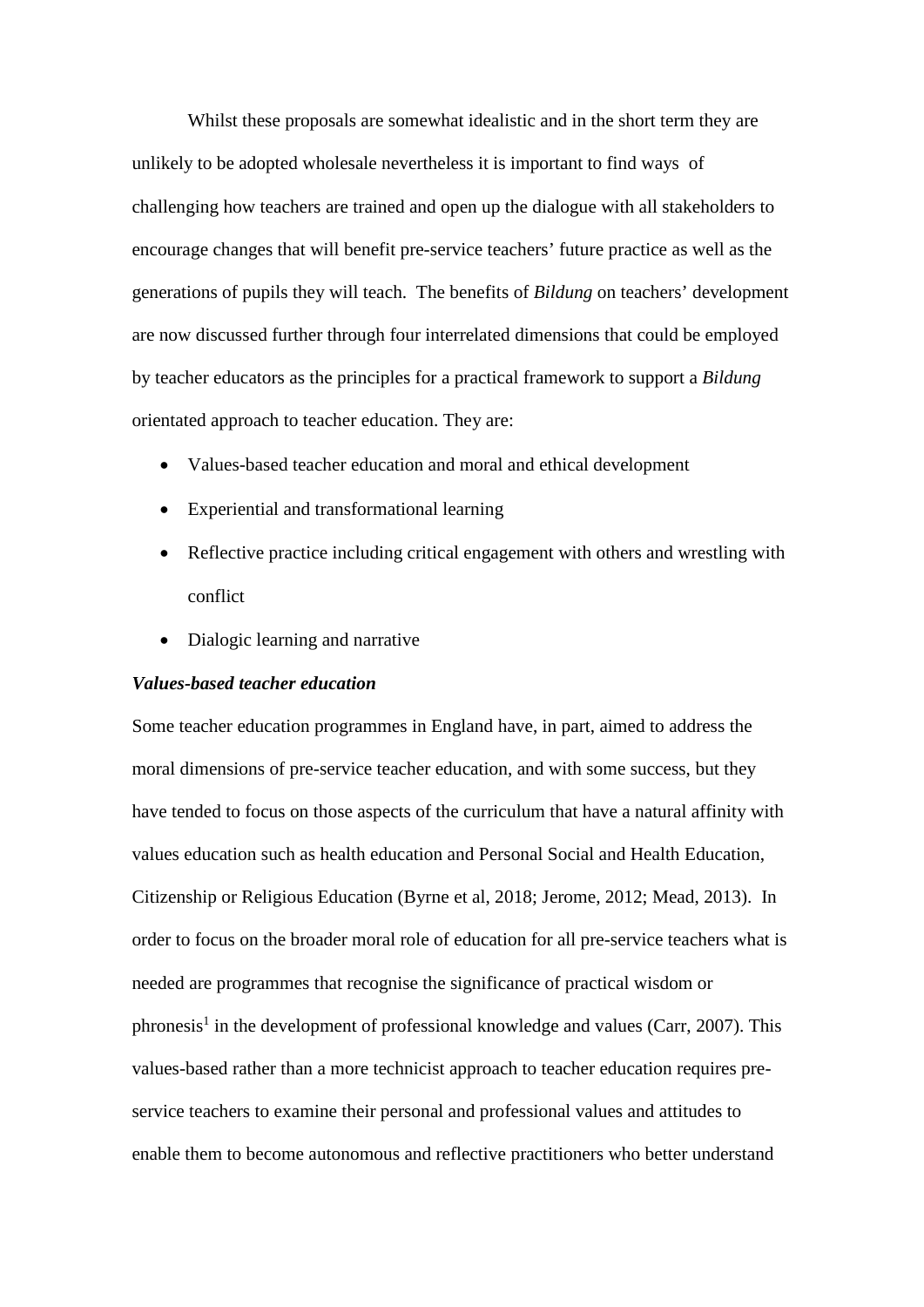the needs of their pupils and manage them in appropriate, thoughtful and nonjudgmental ways (Biesta, 2006; Mead, 2019). This requires a special interaction between pupil and teacher in which moral judgements are made where practical wisdom or phronesis is required rather than solely relying on practical teaching skills or techne<sup>2</sup> (Carr, 2007).

However this is not a natural or spontaneous development, and a critical pedagogy is required that involves reflective practice and active meaningful engagement with others (Kristiansen, 2015). Pre-service teachers need to have opportunities to understand how to examine their values and to be able to articulate their ideas about the value and purposes of education. This includes the importance of their relationships to others, and exploring feelings of justice, integrity and creativity within their professional work (Carr, 1991; Fuhr, 2017)*.* Through questioning themselves and in dialogue with others as part of their learning they become aware of the moral and formative nature of educational experiences for themselves and their pupils. Experiencing such opportunities in the HEI and schools may transform pre-service teachers' ontologies, values and ideals about education and help to foster their critical and moral reasoning (Gadamer, 2004). Working with others is a crucial aspect of this critical pedagogy involving opportunities to practise as well as reflect on one's thoughts and actions in order achieve the increased personal and professional understanding that is part of the self-transformation of *Bildung* and a fundamental part of a pre-service teacher's experiential learning.

## *Experiential and transformative learning*

Pre-service teachers need to have the experience of practising to teach as opposed to gaining only theoretical and curriculum based knowledge (episteme) to develop their teaching skills (techne) in order to accumulate experiences to enrich their professional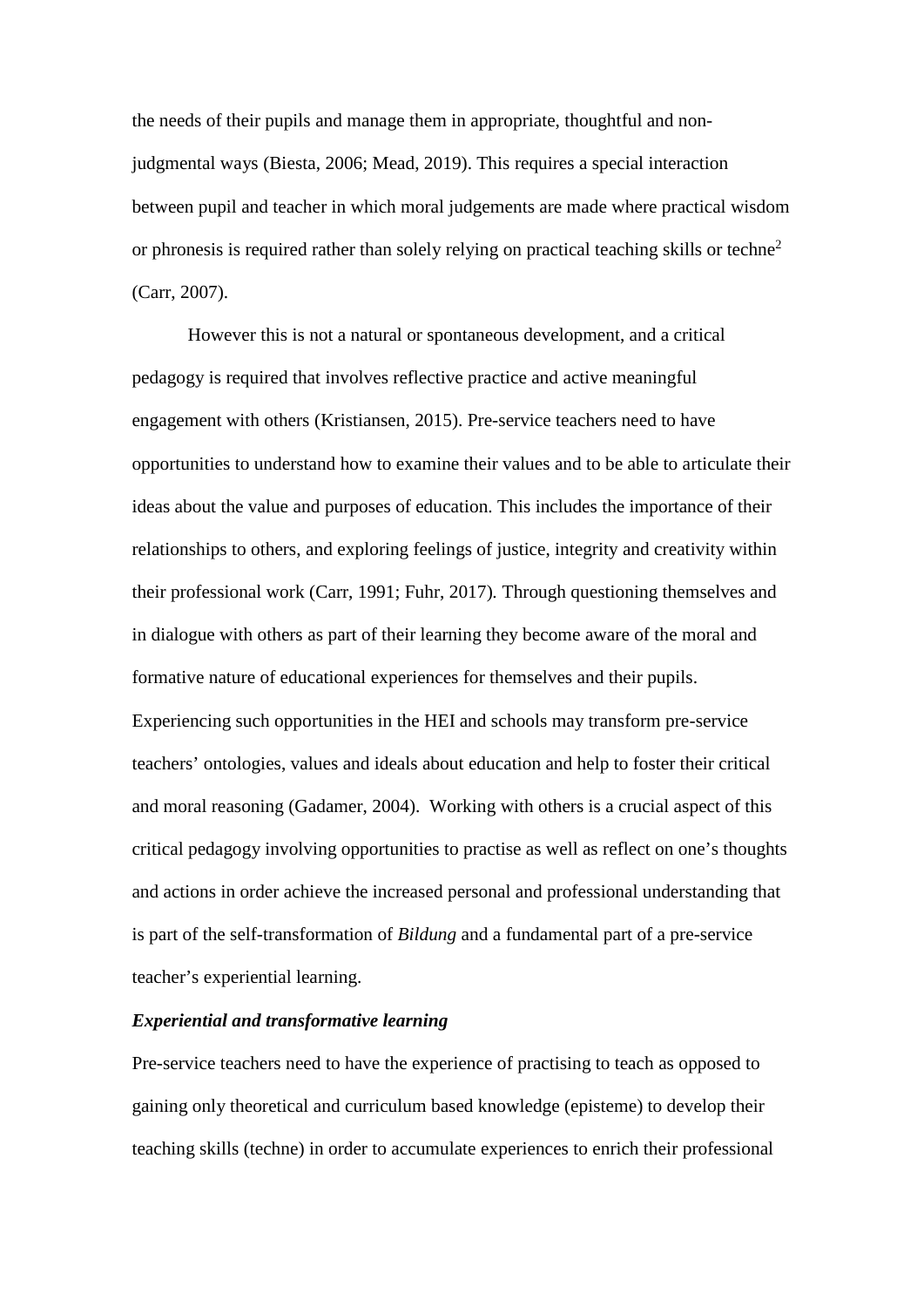wisdom (phronesis) (Ulvik & Smith, 2011). Thus practice is a valuable part of becoming a teacher and provides opportunities for novice teachers to learn how to make sound educational decisions and become educationally wise (Biesta, 2007). In recognising the importance of practice in pre-service teacher education these authors are advocating the transformational processes associated with *Bildung* where 'learning is the process whereby knowledge is created through the transformation of experience' (Kolb, 1984, p. 41). Pre-service teacher education has always recognised the value of practice in schools and so suggesting student teachers need school-based practice may seem rather banal. In the context of a *Bildung*-orientated model of teacher education practice does not mean the apprentice style model of training critiqued earlier but, rather, having opportunities to acquire the professional values and qualities that enable pre-service teachers to consider the ethical implications of their actions, and learn how to do the right thing (Mead, 2013). As Biesta notes pre-service teachers therefore require experiences that are:

> not just about any kind of experiential or practical learning, but one that constantly takes the ability for making wise educational judgements as its reference point and centre. (2012, p. 19)

Teachers have to make decisions in classrooms that are uniquely situated and specific to a current situation and moment in time and this requires thinking on one's feet or as Ulvik and Smith ( 2011, p. 519 ) put it 'the artistry of the moment' that is phronesis. A focus on *Bilding* may facilitate the development of this educational wisdom.

Although *Bildung* is a self-educative process this cannot be done in isolation from others or their social and cultural context (Fuhr, 2017; Wood, 1998). Furthermore, some consider that there are limits to how useful a pre-service teacher's internal solitary reflection is in understanding personal reasoning (Penglington, 2008). Learning by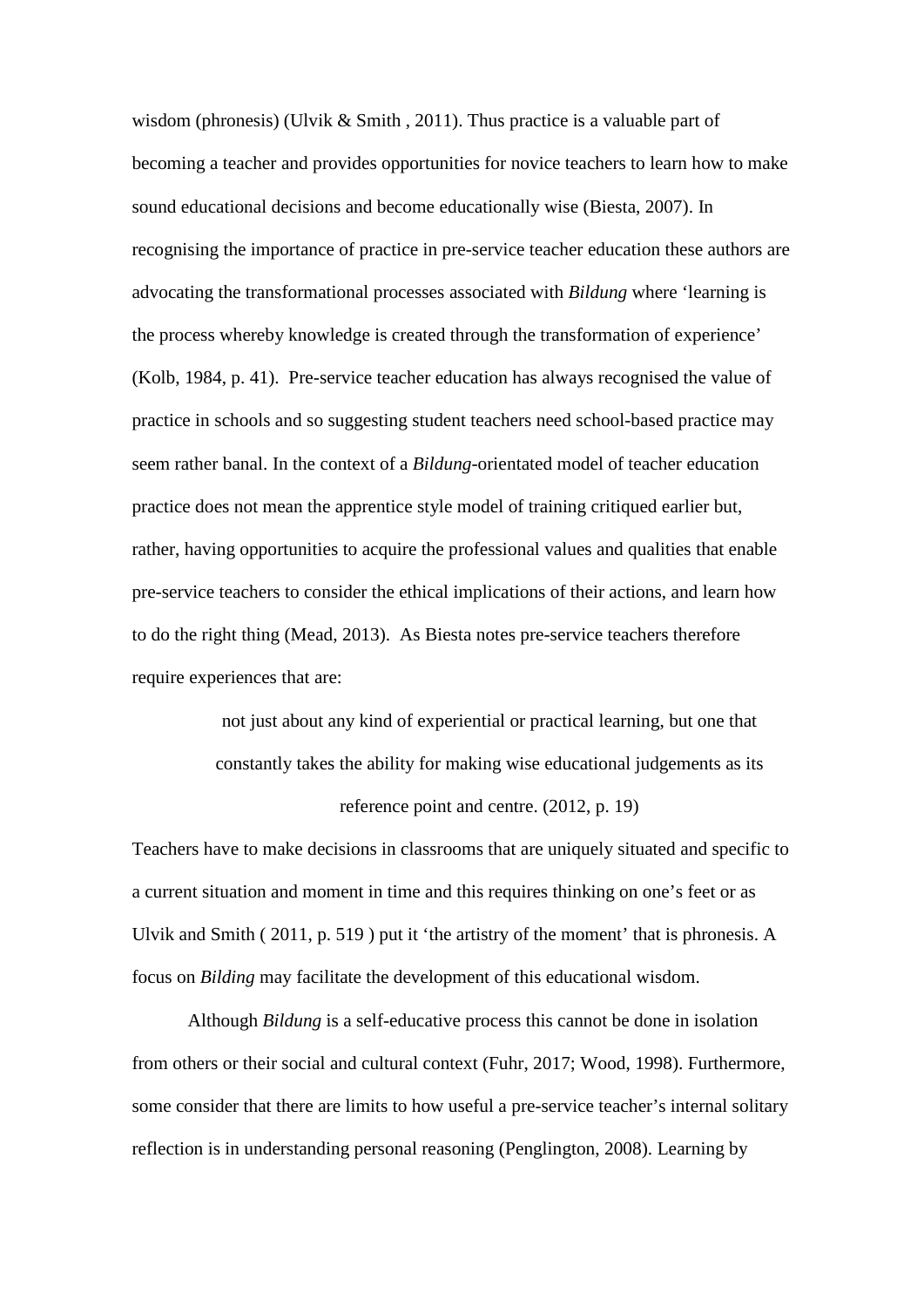example from the expertise of a more knowledgeable other, such as a mentor, is vital in the process of becoming a teacher. Many (e.g. [Izadinia,](javascript:__doLinkPostBack() 2016; McIntyre & Hobson, 2016; Mead, 2019) note the importance of mentors going beyond the outcomes-driven models of school-based training to take a more holistic view of teaching and learning so that pre-service teachers can gain a more complex understanding of the process of teaching including the moral and political acts teachers initiate each day. Observing experts in the classroom to broaden their perspective means that pre-service teachers can learn from studying others. By reflecting on their own and others' practice they may begin to develop their own practice. The activities outlined above are already considered to be good practice in pre-service teacher education but an emphasis on *Bildung* would help to promote greater reflection and dialogue about the decisions preservice teachers make to further support a more meaningful understanding of their practice.

## *Reflective practice*

The rhetoric in pre-service teacher education with respect to developing pre-service teachers' expertise including their professional values has been dominated by the notion of reflective practice (Schön, 1983). This is often reduced to a descriptive rather than critical approach to reflection where such an approach becomes a tick box exercise in which the pre-service teacher is expected to meet a set of SMART targets based on a brief discussion of their performance in the classroom (Mead, 2013).

In contrast what is meant by reflection within *Bildung* is an aspiration towards Socrates' call to 'know thyself'. Rather than accumulating knowledge or demonstrating the accomplishment of a set of competences, learning as a result of reflection should be understood as the development and consolidation of embodied ways of knowing or, in other words, ways-of-being or becoming (Biesta, 2012).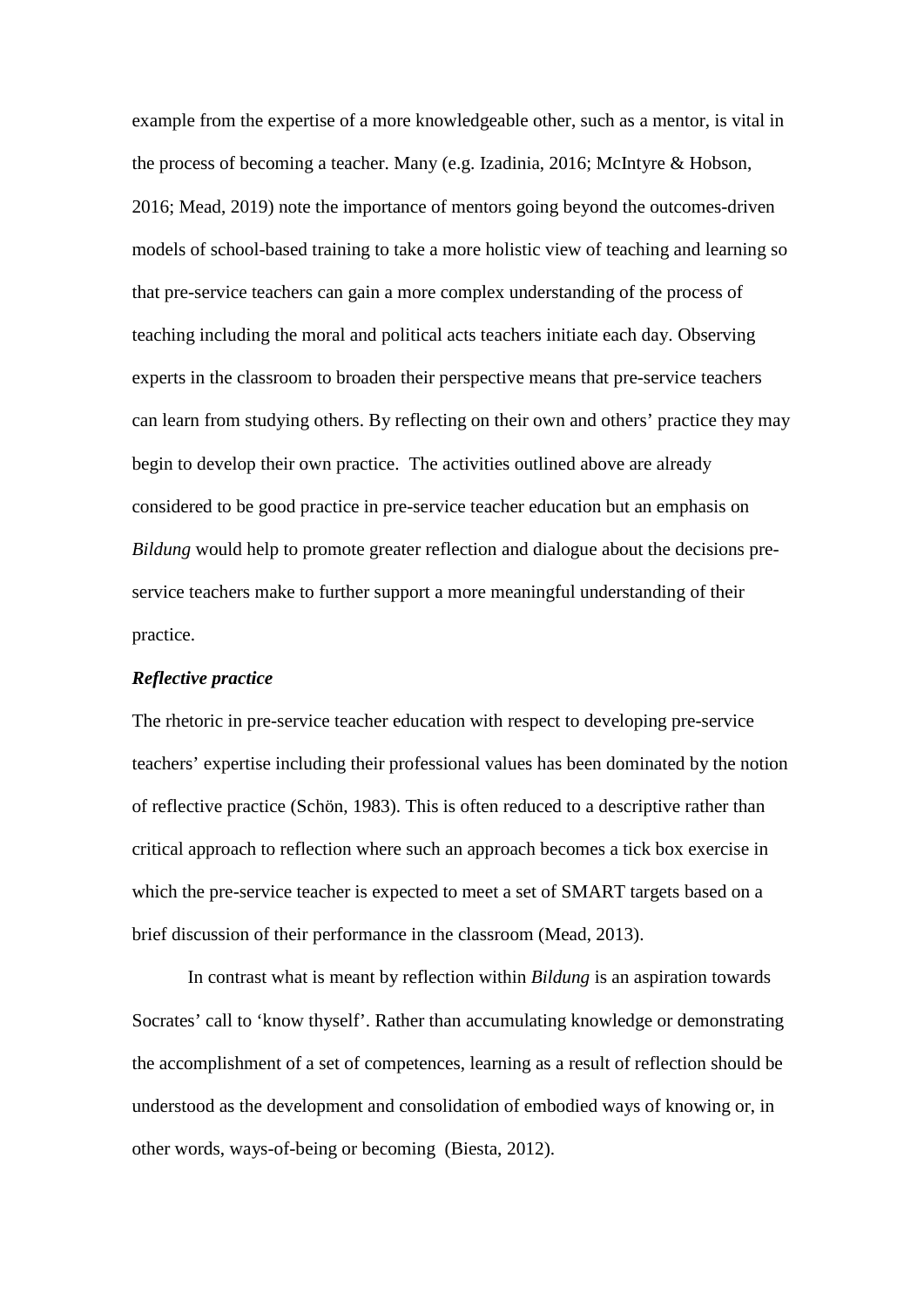From this perspective reflective practice includes the experience of critical selfreflection, in which pre-service teachers can examine, revise or extend their personal and professional values and consider how they might change and develop their classroom practice (Dewey, 1916; Schön, 1983). Here the practice of reflection is a process of engaging with experience to re-evaluate and learn from it so that creative solutions to problems are possible (Kolb, 1984; Schön, 1983). These learning approaches resonate with the *Bildung* as a self-educative process of self-discovery and personal endeavour in which the individual is responsible for their learning, cultivation of the self and character formation (Fuhr, 2017; Prange, 2004). This process is emancipating and empowering for pre-service teachers and can lead to pre-service teachers' self-mastery and autonomy (Løvlie & Standish, 2002; Mortensen, 2002). Additionally by extending this critical reflective practice beyond pre-service training programmes and as part of ongoing teacher development, teachers will have the opportunity to gain the moral authority to take active control and responsibility for their actions so that they can invest in what is best for their pupils' learning, development and wellbeing.

Learning as a consequence of reflection is not straightforward and demands the willingness to resolve cognitive and emotional conflict, an inherent process of *Bildung,* in order to gain the insight required for self-discovery (Wood, 1998). But these insights are often elusive and gaining them requires the implicit to be made explicit through opportunities to articulate thoughts, ideas and feelings. Here the role of others including mentors, peers and tutors is an essential part of the transformational learning process for pre-service teachers. Dall'Alba and Barnacle (2007, p. 12) note that Heidegger's description of *Bildung* suggests that such transformations can be achieved by 'removing human beings from the region where they first encounter things' and make the familiar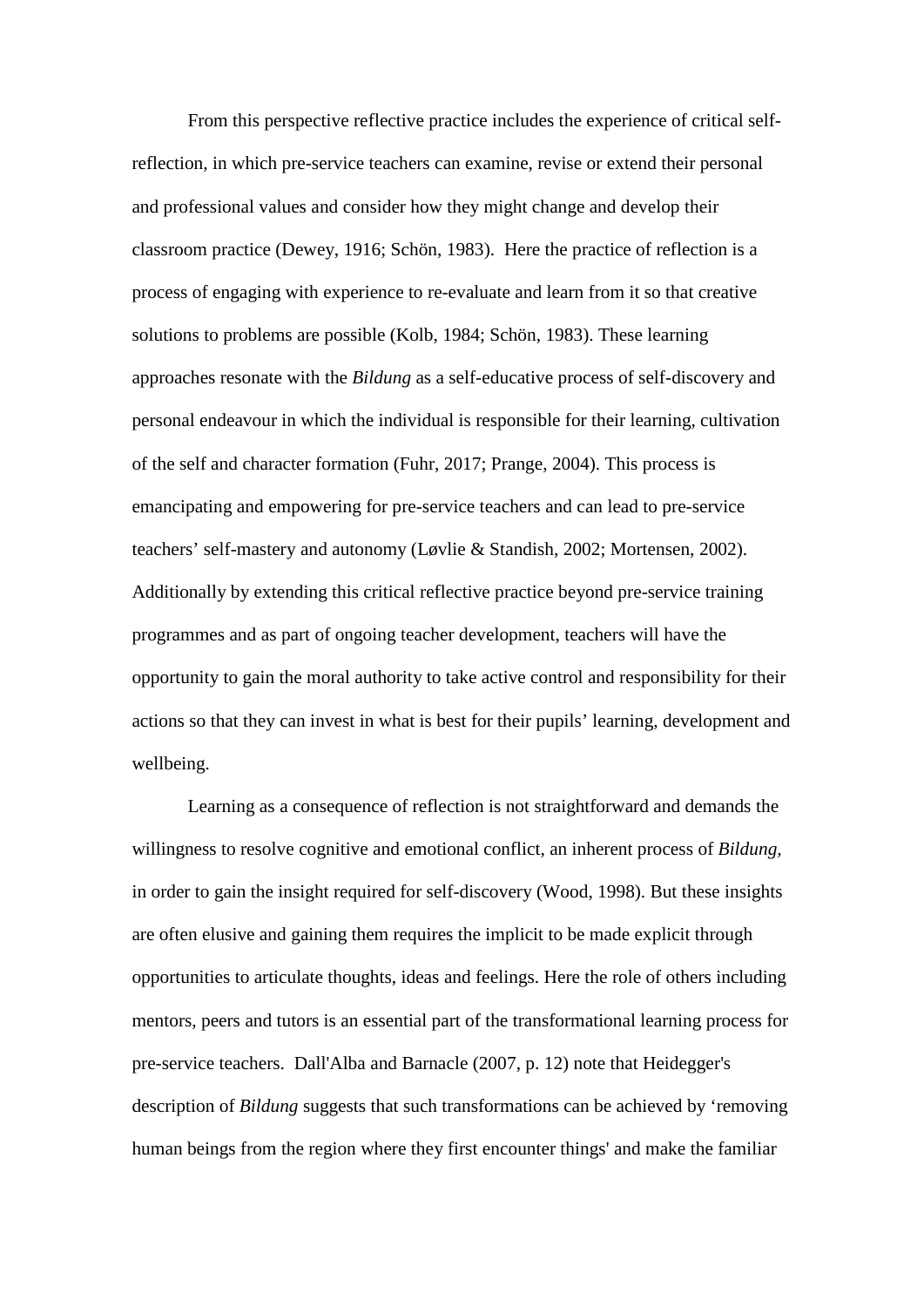unfamiliar so that it may be possible to see 'the taken-for-granted from other perspectives and develop new ways of dealing with our world'. Creating these uncomfortable moments through dialogue can facilitate independent learning and critical thinking in order to enable pre-service teachers to deal with some of the new and unfamiliar events that they inevitably encounter when learning to teach.

That is not to say pre-service teachers need to make these new and sometimes strange experiences familiar or comfortable to them. On the contrary, Biesta (2006) calls upon Hannah Arendt's notion of 'visiting' as an approach to *Bildung* that enables someone to regard a strange situation with their own eyes, rather than empathetically, thereby realising the difficulty of the unfamiliar and feeling disoriented consequently opening up the possibility of understanding the world from someone else's perspective. The uncertainty these processes create is often a precursor to, or highlighted by a significant event that can lead to enlightenment. Such events or epiphanies act as catalysts for the pre-service teacher to exegetically analyse the situation and her/his response to it. In the plurality of modern classrooms teachers constantly experience difference. *Bildung* should make it possible for them to meaningfully engage with this strangeness in order to challenge their axiomatic certainties and through reflection reconsider their own positions. As an ongoing lifelong educative process *Bildung* is comprised of these disorientating encounters. Opportunities for pre-service teachers to discuss, question and reflect upon these experiences with mentors, tutors and peers using dialogue and narrative will perform a crucial role in the cultivation and establishment of their moral values (Cleary & Hogan, 2001).

#### *Dialogue and narrative*

Dialogue and narrative can help to concretise memories of positive or difficult previous experiences or epiphanic moments so they are made intelligible and this may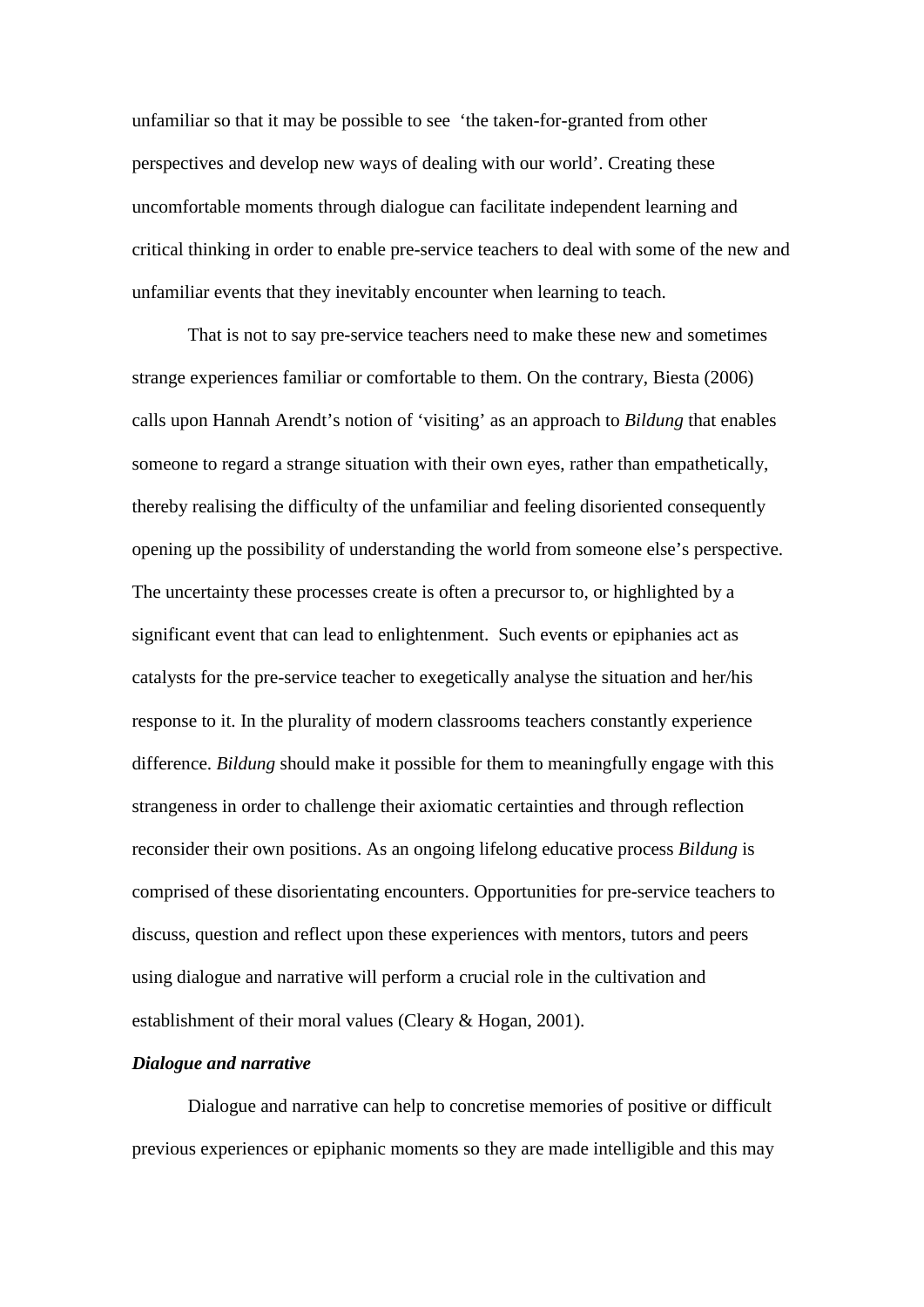help to illuminate why a particular decision in the classroom was made (Erben, 2000). Re-remembering through dialogue and narrative can allow a revised view of the situation to be articulated and may provide insights for pre-service teachers about how they are becoming a teacher (Connelly & Clandinin, 1999). Engaging in dialogue enables teachers to reflect upon moral questions about the ethics and values of their practice; thus they will be able to develop a greater critical self-awareness for their actions in the classroom (Schön, 1983).

Narrating their experiences and hearing the narratives of others can facilitate pre-service teachers making sense of their professional lives (Beattie, 2000; Connelly & Clandinin, 1999; Goodson, 2003; Sikes & Everington, 2001). Through conversations with mentors, tutors or peers, pre-service teachers can help to clarify their ideas, begin to take responsibility for their actions and develop a sense of (moral) purpose. In these encounters with experienced mentors and tutors, that can sometimes be difficult, the pre-service teachers will have their beliefs and values challenged and begin to question their professional values, and the moral and political act of teaching as well as the decisions they have made. This is the essence of the critical pedagogy that brings about the ability to make phronetic judgements advocated by Mead (2013; 2019).

Life stories are contextually situated and pre-service teachers' understanding of themselves, and their identity, as a beginning teacher will be enhanced as a result of engaging in the telling of the stories of their experiences in school. Although each preservice teacher's narrative will be unique it will also have a universality that allows for shared interpersonal understanding and provides a mechanism for the interpretation of other's lives. Therefore, narrative as a practice within pre-service teacher education also has a wider moral purpose, and has the ability to communicate and develop moral understanding. It is through the stories we tell that we get to know and start to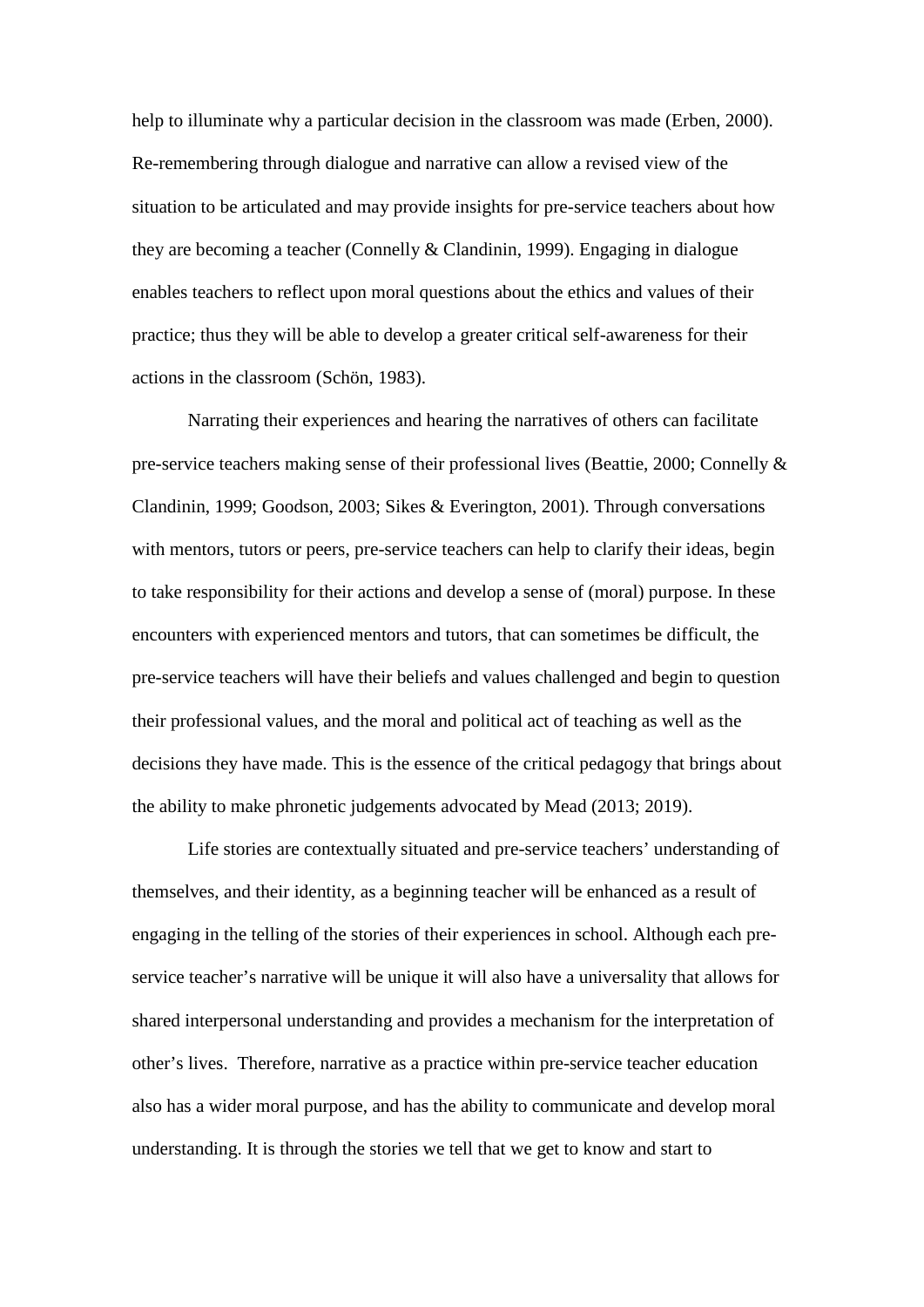understand 'the other', and not to fear what is alien but comprehend the actions of others, such as the pupils, pre-service teachers encounter in school. The interpretation of their pupils' stories, can provide insights that alter pre-service teachers' perceptions and judgments (Erben, 2000; MacIntyre, 2007).

As McAdam's adroitly expresses:

If you want to know me, then you must know my story, for my story defines who I am. And if I want to know me, to gain insight into the meaning of my own life then me, too, must come to know my own story. (McAdams, 1993, p. 11).

Thus encouraging narrative and dialogue creates a classroom community in which the crucial link between pre-service teachers' moral formation and pupil teacher relationships is enhanced (Pring, 1994). Pre-service teachers and their pupils will be bettter able to recognise and understand each other's difference, relate to each other with moral civility and so develop their humanity (Biesta, 2012; Erben, 2000; Kristiansen, 2015).

Becoming morally aware and educatively wise therefore requires pre-service teachers to engage with the contexts of their own and others' lives. Encountering these social, historical and cultural contexts cultivates their holistic development. Hegel considers this as the development of mind (*Geist*) that is a social and historical process occurring throughout life rather than in a time-defined period of study (Wood, 1998). The prevalence of the hegemonic standards-based training prevalent in England (and elsewhere) that pre-service teachers currently receive militates against them becoming thoughtful, reflective, and wise practitioners within the limited time of current teacher education programmes. However, longer programmes based on *Bildung* and the inclusion of experiential elements of their education within the social and historical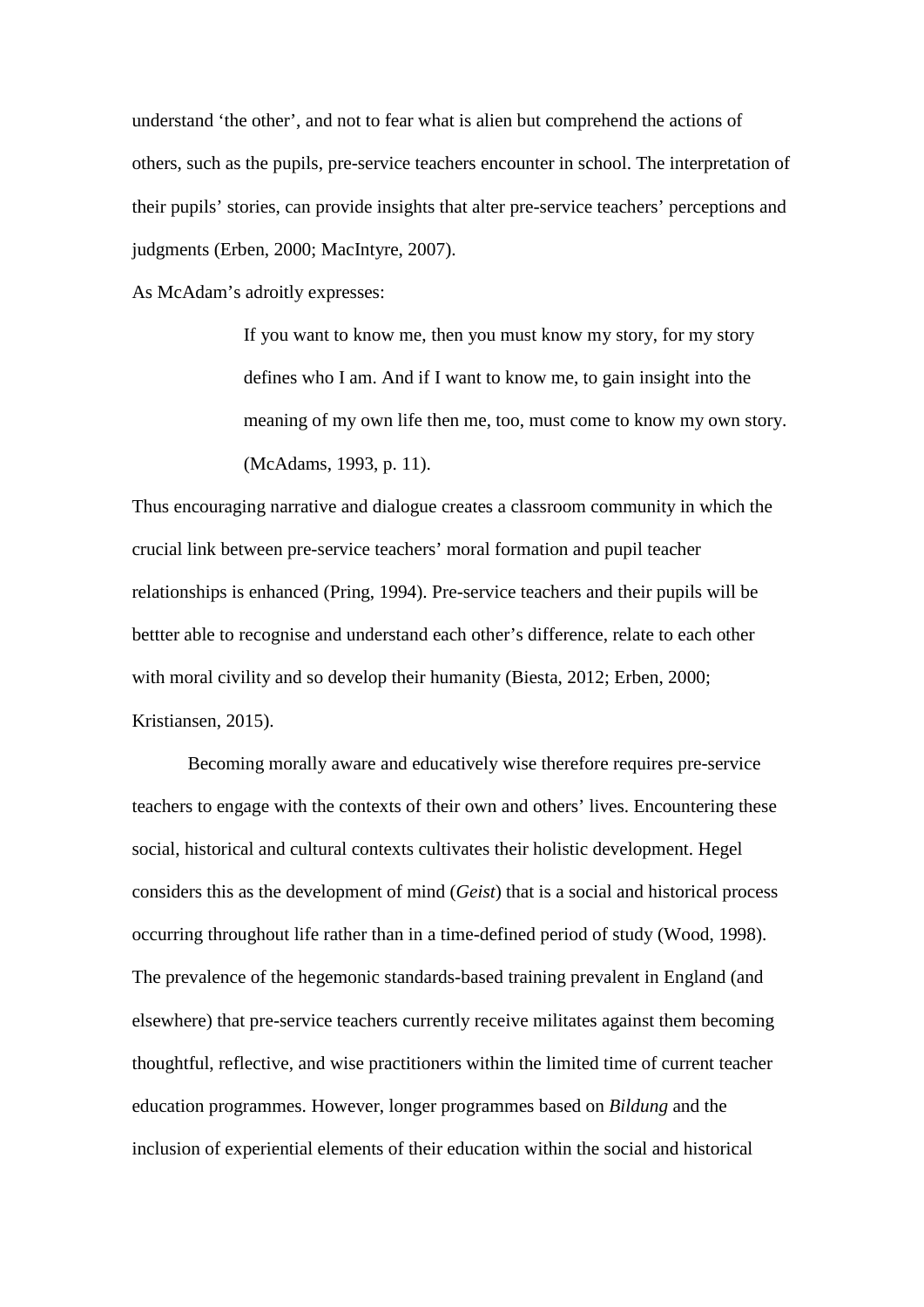perspectives of schools and schooling will help to support a lifelong commitment to self-transformation.

Thus a *Bildung*-orientated model of school experience is one where pre-service teachers are even more clearly guided by more experienced and knowledgeable others, who have achieved virtuosity, and that aims at fostering their growth and the capacity to develop their professional identity and gain professional wisdom that is both transformational and beneficial for them throughout their careers (Ulvik & Smith, 2011).

#### **Conclusion**

I have argued that *Bildung* is at odds with a functionalist perception of teacher education where meeting the standards for QTS is the key goal. This standards-based approach undermines the potential of education as an instrument for the liberation, selfformation and development of a teacher's humanity. Whilst working within a competency-based programme that has an emphasis on learning the trade of teaching, some teacher education programmes have found ways to wriggle between and negotiate the interstices of the standards so that they enable pre-service teachers to become educationally wise (Mead, 2013). Rather than try to find nooks and crannies in programmes in which to address professional values this paper has offered a radical perspective for pre-service teacher education by applying *Bildung* as an underpinning philosophy of teacher education with which to reframe teacher education so that the important issues with regard to educating future teachers to be educatively wise are predominant rather than in the shadows. Humboldt saw *Bildung* as a way to develop individuals' capacities to the highest possible level in the face of the utilitarian education in which in the last decades the concepts of qualification, competence, and learning have come to predominate in pre-service teacher education (Fuhr, 2017). Just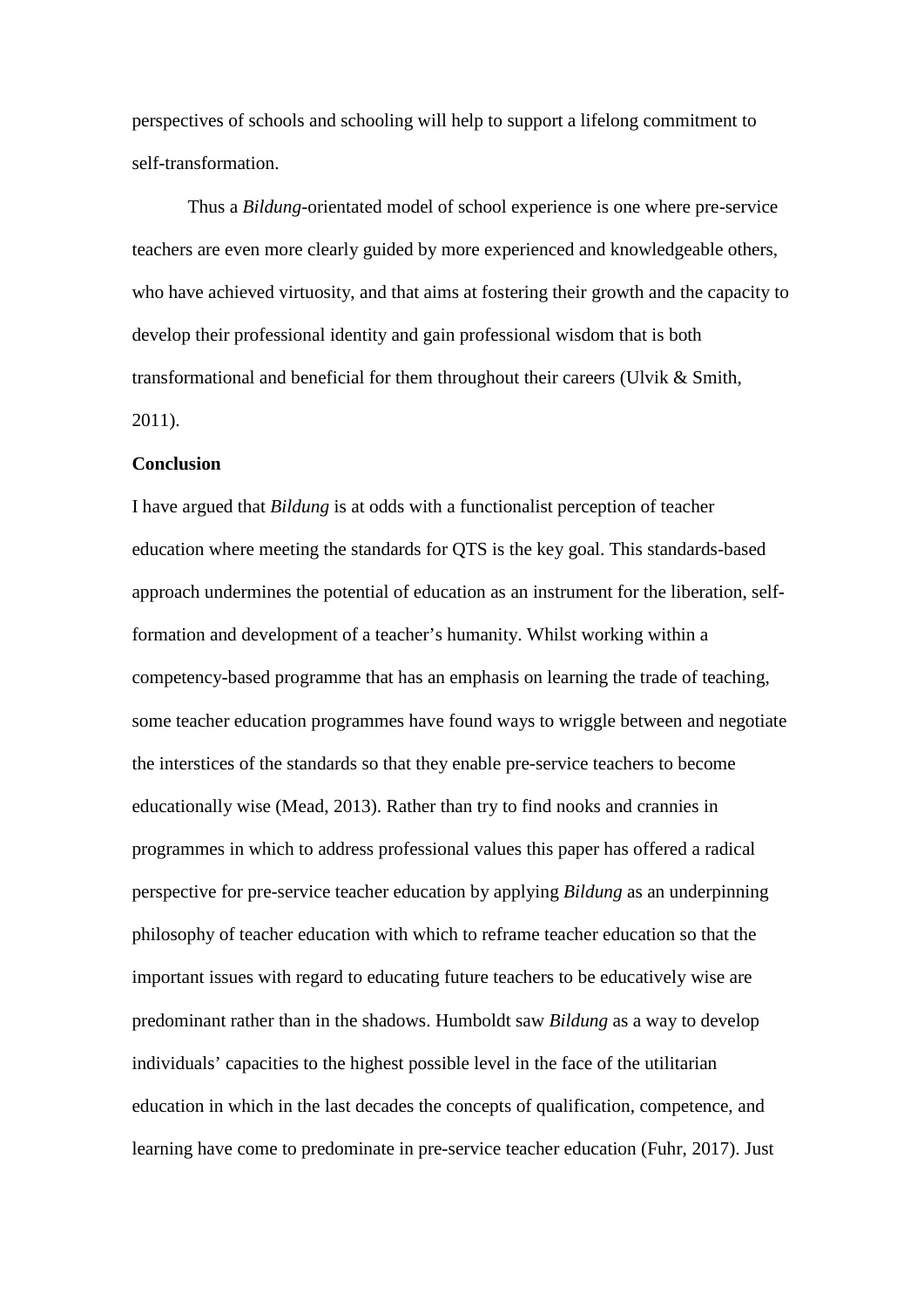as it did for Humboldt*, Bildung* has relevance and currency in pre-service teacher education today. Pre-service teacher education programmes that are reframed in terms of *Bildung* will be more meaningful in the long term, in developing teachers with a sense of moral purpose, educational wisdom, professional identity, and autonomy that will benefit themselves and their pupils.

Returning to the opening premise of this article, education alone cannot achieve what is required to meet the entire needs for the wellbeing of young people and their families. It must be done in concert with other services, such as health and social care. However, considering how we might educate our teachers to build educational relationships that are based on communion with each other rather than instrumentality they will be better equipped to manage the issues they face in developing themselves and their pupils. Embracing *Bildung* will be a start. This will help to transform and enable new teachers to *become* those teachers who have the capacity to support themselves and the pupils they teach to flourish so that they can laugh and cry at the right things (Aristotle, 1962).

- 1. Phronesis is wisdom or intelligence applied to practical things, it is the ability to make wise decisions or how to act virtuously in a practical situation such as teaching
- 2. Techne is knowing how to do something and is associated with skill or craft knowledge, it is the ability to apply the principles or methods of teaching.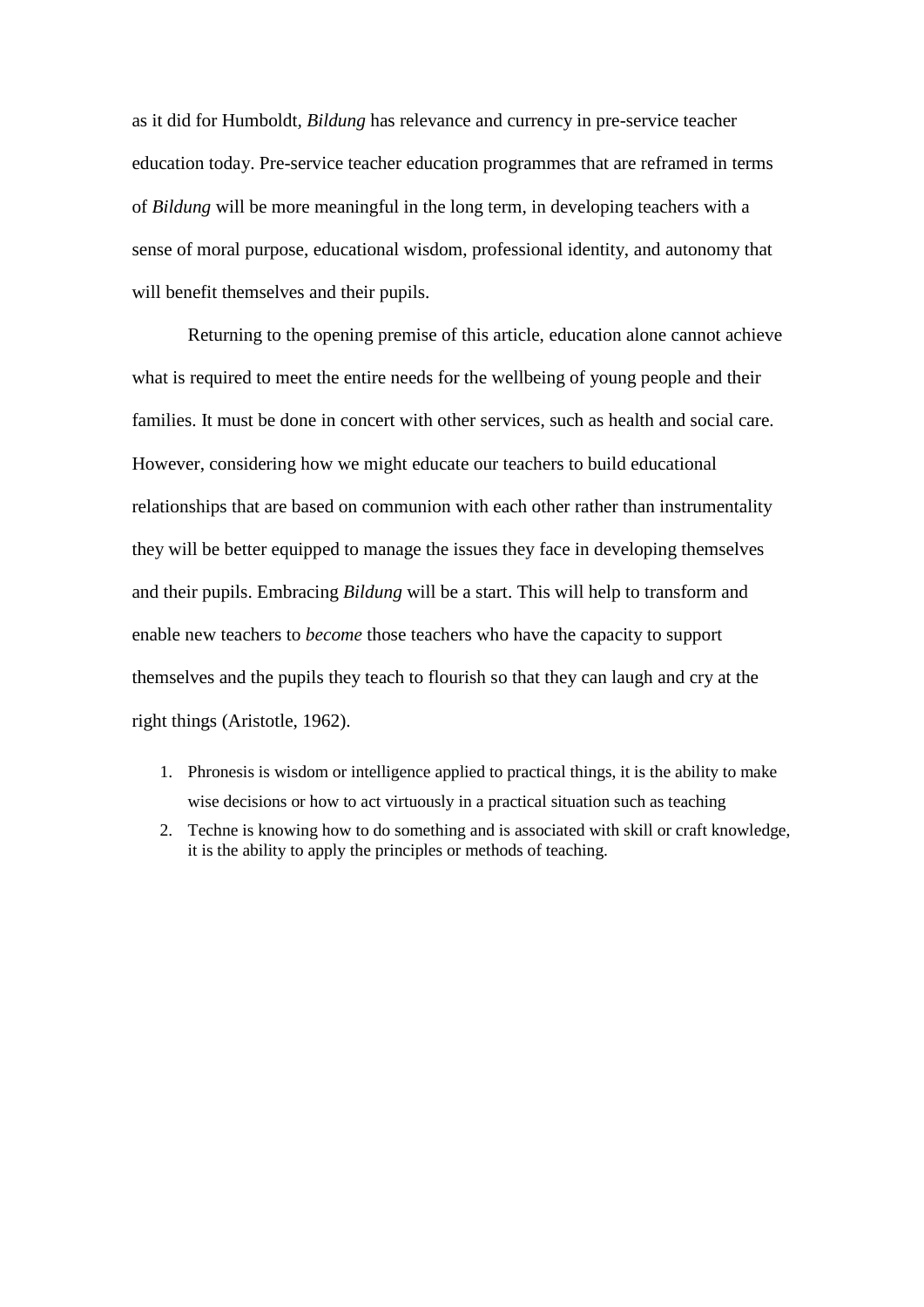# **References:**

Aasebø, T. S. (2015). Teacher's discourses about Norwegian national tests. In Hillen, S. & Aprea, C. (Eds.), *Instrumentalism in Education: Where is Bildung left?* (pp. 59- 71). Münster: Waxmann.

Anna Freud National Centre for Children and Families (2017). *Teachers identify training gap in mental health*. Retrieved from: <https://www.annafreud.org/insights/news/2017/09/>

Aristotle. (1962). *Nicomachean Ethics.* Translated from the Greek by M.Ostward. New York: Bobbs-Merrill.

Ball, C. J. (2003). The teacher's soul and the terrors of performativity. *Journal of Education Policy*, *18*(2), 215- 228.

Beattie, M. (2000). Narratives of Professional Learning: Becoming a Teacher and Learning to Teach. *Journal of Educational Enquiry, 1*(2), 1- 23.

Bauer, W. (1997). Education, Bildung and post-traditional modernity. *Curriculum Studies, 5*(2), 163-175.

Bauman, Z. (2000). *Liquid modernity*. Cambridge: Polity Press.

Beauchamp, G., Clarke, L., Hulme, M. & Murray, J. (2015). Teacher education in the United Kingdom post devolution: convergences and divergences. *Oxford Review of Education, 41*(2), 154-170.

Biesta, G. J. (2002). Bildung and modernity: the future of Bildung in a world of difference. *Studies in Philosophy and Education, 21,* 343- 351.

Biesta, G. J. (2006*). Beyond Learning: Democratic Education for a Human Future.* London: Paradigm Publishers.

Biesta, G. J. (2007). Why ''what works'' won't work: evidence-based practice and the democratic deficit in educational research. *Educational Theory,* 57(1), 1- 22.

Biesta, G. J. (2012). The future of teacher education: Evidence, competence or wisdom? *Research on Steiner Education, 3*(1), pp. 8- 21. Retrieved from http:/[/www.rosejourn.com](http://www.rosejourn.com/) 

Biesta, G. J. (2015). What is Education For? On Good Education, Teacher Judgement, and Educational Professionalism. *European Journal of Education*, *50*(1), 75- 87.

Byrne, J., Rietdijk, W., & Pickett, K. (2018). Teachers as health promoters: Factors that influence early career teachers to engage with health and wellbeing education. *Teaching and Teacher Education*, *69*, 289- 299.

Carr, D. (1991). *Time, Narrative and History.* Indianapolis: Indiana University Press.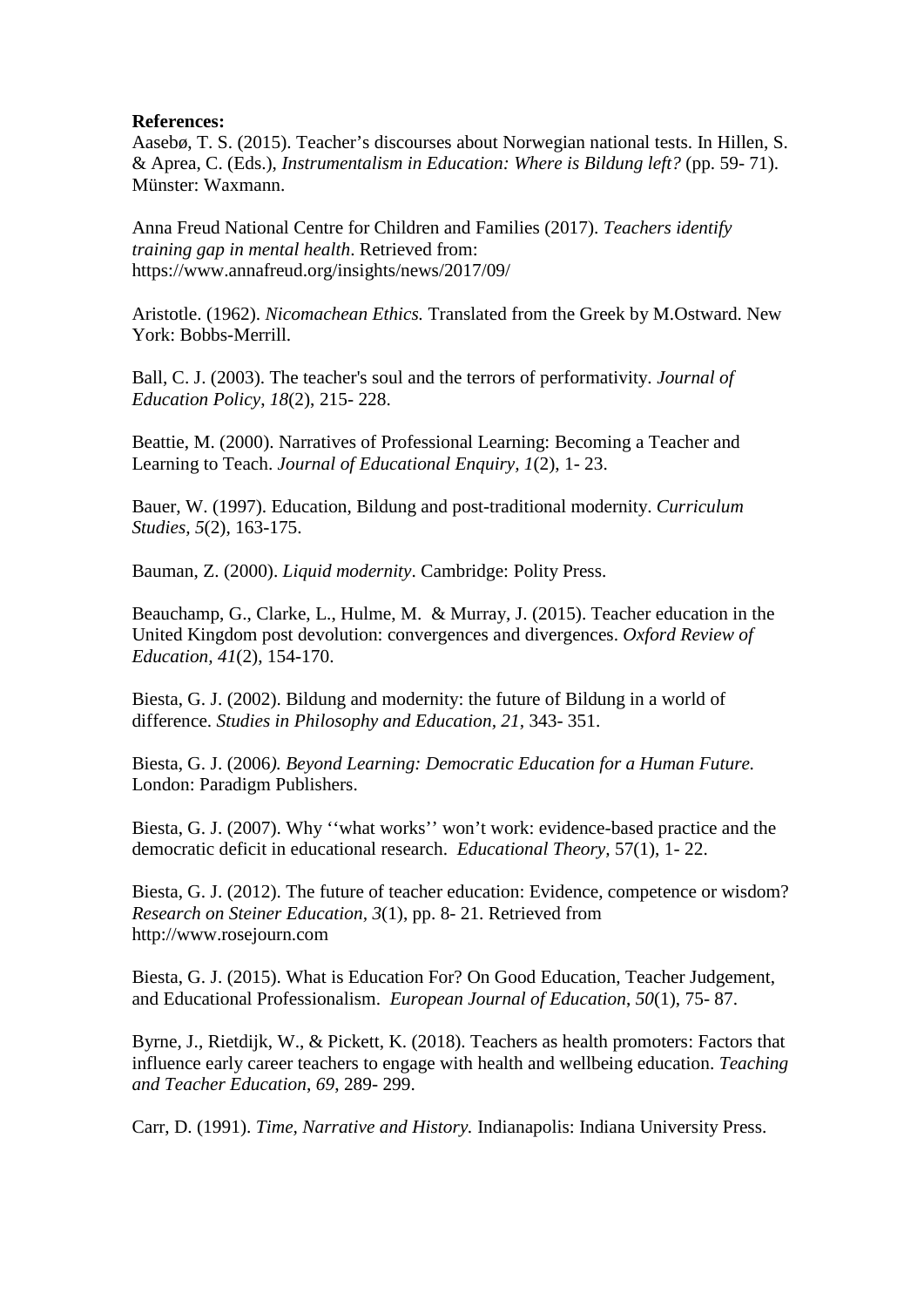Carr, D. (2007). Character in teaching. *British Journal of Educational Studies, 55*(4), 369-389.

Connelly, M., & Clandinin, J. (1999). *Shaping a professional identity: Stories of educational practice.* London: The Althouse Press.

Cleary, J. & Hogan, P., (2001). The reciprocal character of self-education: Introductory comments on Hans-Georg Gadamer's address 'education is self-education'. *Journal of Philosophy of Education, 35*(4), 519- 527.

Dall'Alba, G. and Barnacle, R. (2007). An ontological turn for higher education. *Studies in Higher Education, 32*(6), 679- 691.

Darling-Hammond, L. (2012). The right start: creating a strong foundation for the teaching career. *Phi Delta Kappan,* 94(3), 8- 13.

Day, C., & Gu, Q. (2010). *The new lives of teachers.* London: Taylor and Francis.

Department for Education (2010). *The Importance of Teaching.* London: The Stationery Office.

Department for Education (2011). *The Prevent Strategy.* London: HMSO.

Department for Education (2013). *Teachers' Standards.* London: The Stationery Office.

Department for Education (2014). *Mental Health and Behaviour in Schools*. London: HMSO.

Department for Education (2015). *Working Together to Safeguard Children*. London: HMSO.

Department for Education (2017a). *Relationships Education, RSE and PSHE*. London: HMSO.

Department for Education (2017b). *Preventing and Tackling Bullying.* London: HMSO.

Department for Education and Skills. (2004) *Every Child Matters: change for children*. London: HMSO.

Department for Education (2019) *Personal, social, health and economic (PSHE) education*. Retrieved from [https://www.gov.uk/government/publications/personal](https://www.gov.uk/government/publications/personal-social-health-and-economic-education-pshe/personal-social-health-and-economic-pshe-education)[social-health-and-economic-education-pshe/personal-social-health-and-economic-pshe](https://www.gov.uk/government/publications/personal-social-health-and-economic-education-pshe/personal-social-health-and-economic-pshe-education)[education](https://www.gov.uk/government/publications/personal-social-health-and-economic-education-pshe/personal-social-health-and-economic-pshe-education)

Department for Education and Skills. (2004). *Every Child Matters: change for children*. London: HMSO.

Department of Health (2015). *Future in mind: Promoting, protecting and improving our*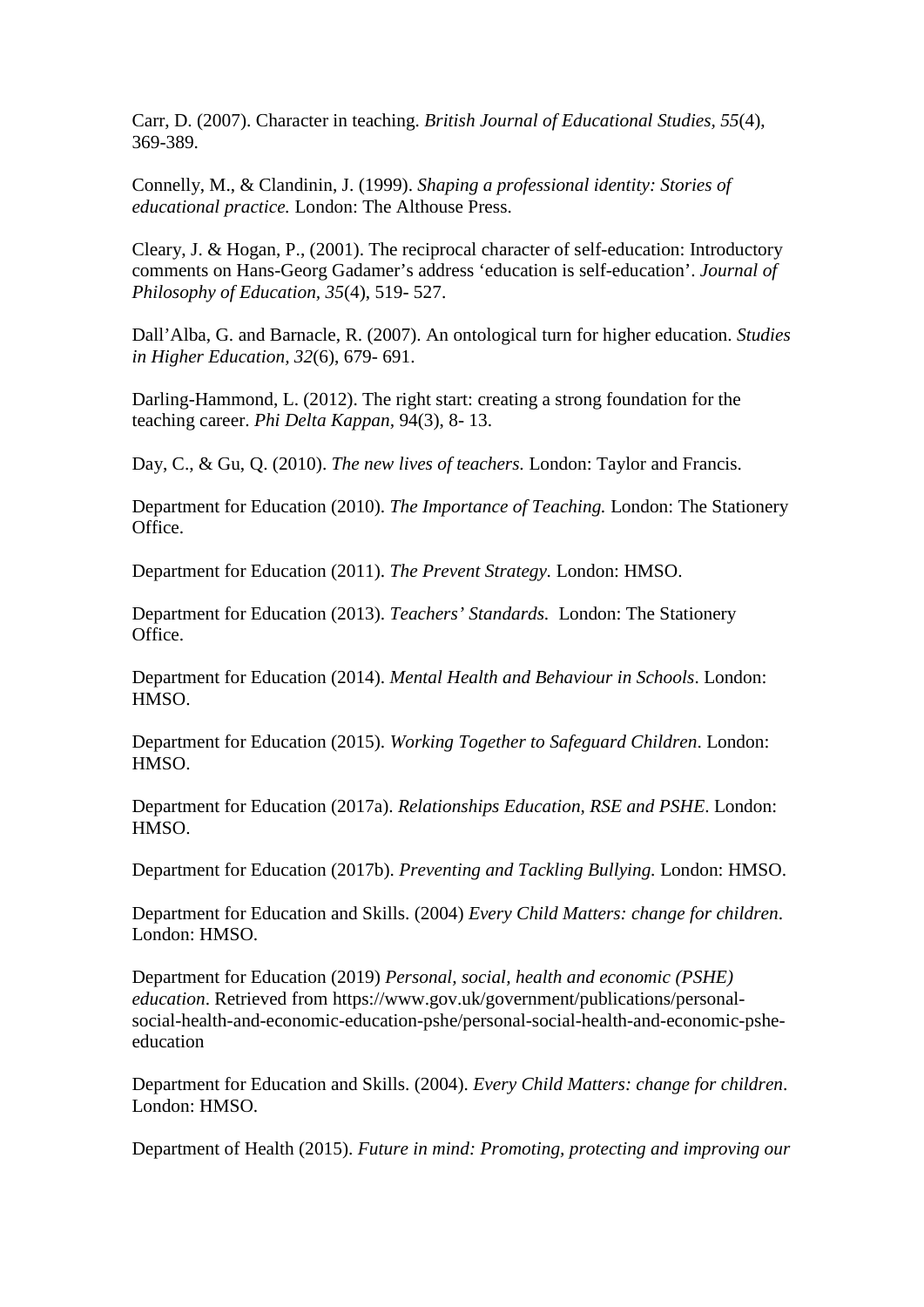*children and young people's mental health and wellbeing*. London: Department of Health.

Dewey, J. (1916). *Democracy and Education: An introduction to the philosophy of education*. New York: Macmillan.

Erben, M. (2000). Ethics, education, narrative communication and biography*. Educational Studies, 26*(3), 379- 390.

Evetts, J. (2009). New professionalism and new public management: Changes, continuities and consequences. *Comparative Sociology, 8*(2), 247- 266.

Fuhr, T. (2017). Bildung: An Introduction. In A. Laros, T. Fuhr, & E.W. Taylor (Eds.), *Transformative Learning meets Bildung* (pp. 3- 15). Rotterdam: Sense Publishers.

Furlong, J. (2013 a). *Education: An anatomy of the discipline*. Rescuing the University project. London: Routledge.

Furlong, J (2013 b). Globalisation, Neoliberalism, and the Reform of Teacher Education in England. *The Educational Forum, 77*(1), 28-50.

Furlong, J., & Lawn, M. (eds). (2011). *Disciplines of education: Their role in the future of education research.* London: Routledge.

Gadamer, H.G. (2004). *Truth and method*. 3rd Edition. London: Continuum.

Goodson, I. (2003). *Professional Knowledge, Professional Lives: Studies in education and change.* Maidenhead: Open University Press.

Hall, D. & McGinity, R. (2015). Conceptualizing teacher professional identity in neoliberal times: Resistance, compliance and reform. *Education Policy Analysis Archives, 23*(88), 1- 16.

Hillen, S. & Aprea, C. (2015). What kind of educational spaces can one find in today's institutionalised educational spaces? In S. Hillen & C.Aprea (Eds.), *Instrumentalism in Education: Where is Bildung left?* (pp. 9- 13). Münster: Waxmann.

Husserl, E. G. (1970). *The crisis of European sciences and transcendental phenomenology: An introduction to phenomenological philosophy*: Evanston, Ill: Northwestern Unibersity Press.

[Izadinia,](javascript:__doLinkPostBack() M. (2016). Preservice teachers' professional identity development and the role Of mentor teachers. *International Journal of Mentoring and Coaching in Educatio*n, *5*(2), 127-143.

Jerome, L. (2012). *England's citizenship experiment*. London: Bloomsbury.

Kant, I. (1781). *Critique of Pure Reason.* London: Everyman.

Kolb, D. (1984). *Experiential Learning.* Englewood Cliffs, NJ: Prentice-Hall.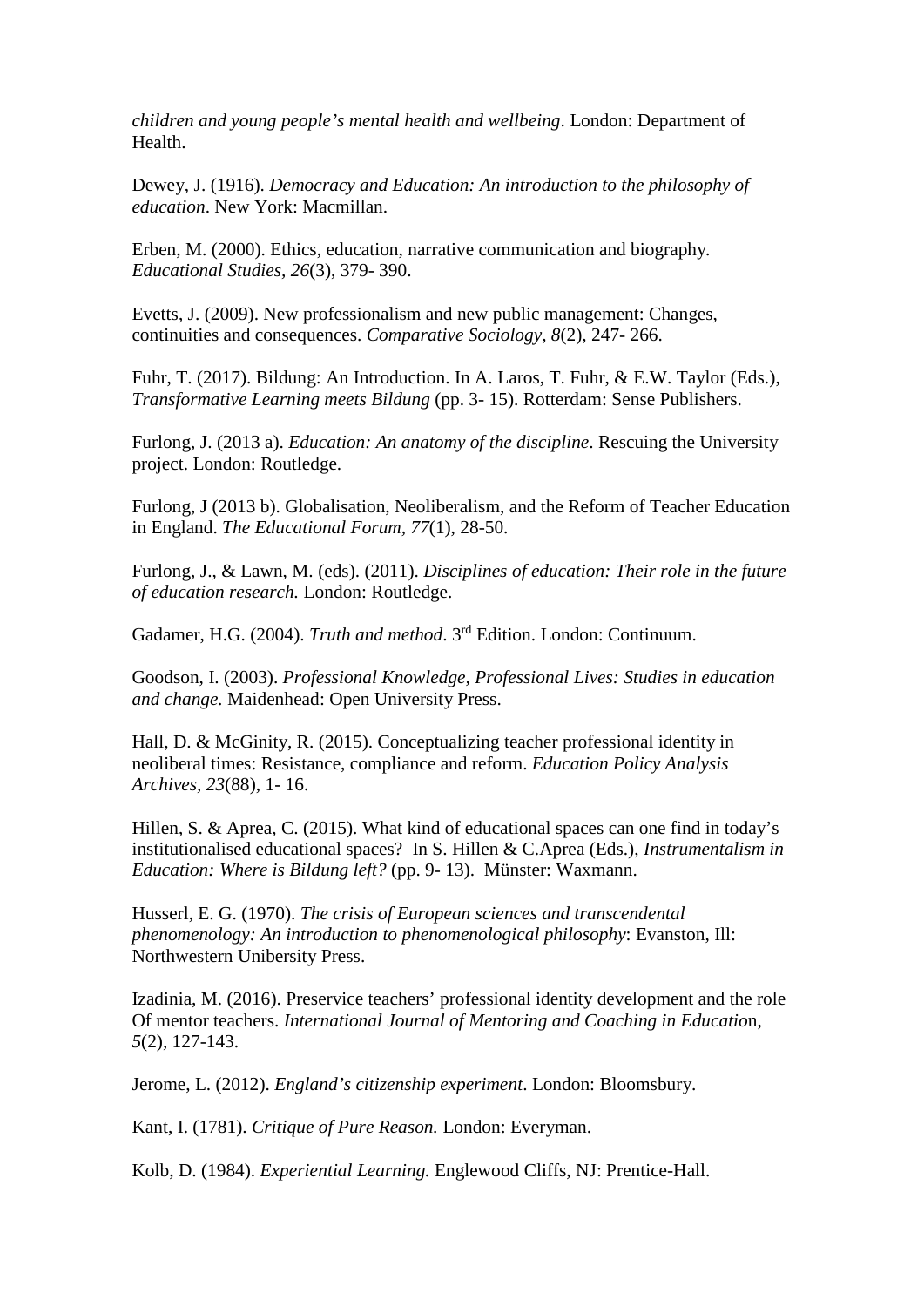Kristiansen, A. (2015). Educational challenges in the shadow of instrumentalism. In S. Hillen & C.Aprea (Eds.), *Instrumentalism in Education: Where is Bildung left?* (pp. 117- 130). Münster: Waxmann.

Løvlie, L. (2002). The Promise of Bildung. *Journal of Philosophy of Education, 36*(3), 46- 486.

Løvlie, L. & Standish, P., (2002). Introduction: *Bildung* and the idea of a liberal education. *Journal of Philosophy of Education, 36*(3), 317- 340.

MacIntyre, A. (2007). *After Virtue: A study in moral theory*. London: Duckworth.

McAdams, D. P. (1993). *The stories we live by: personal myths and the making of the self.* New York: Guildford Press.

McIntyre, J., & Hobson, A. (2016). Supporting beginner teacher identity development: external mentors and the third space. *Research Papers in Education, 31*(2), 133-158.

McIntyre, J., Youens, B. & Stevenson, H. (2019). Silenced voices: the disappearance of the university and the student teacher in teacher education policy discourse in England. *Research Papers in Education, 34*(2), 153-168.

Mead, N. (2013). *Values in Teacher Education.* Oxford: Berforts Information Press.

Mead, N. (2019). *Values and Professional Knowledge in Teacher Education*. London: Routledge.

Menter, I. (2009). Teachers of the future: what have we got and what do we need? In S. Gewirtz, P. Mahony, I.Hextall, & A. Cribb, A. (Eds.), *Changing Teacher Professionalism* (pp. 217- 228). Abingdon: Routledge.

Mezirow, J. (1978). Perspective Transformation. *Adult Education 28*,100-110.

Mortensen, K. P., 2002. The double call: On *Bildung* in a literary and reflective perspective. *Journal of Philosophy of Education, 36*(3), 437- 456. Df

Mutton, T., Burn, K. & Menter, I. (2017) Deconstructing the Carter Review: competing conceptions of quality in England's 'school-led' system of initial teacher education. *Journal of Education Policy, 32*(1), 14- 33.

Norrish, J., Williams, P., O'Connor, M., & Robinson, J. (2013). An applied framework for positive education. *International Journal of Wellbeing*, *3*(2), 147-161.

Penglington, C. (2008). Dialogue as a catalyst for teacher change: A conceptual analysis. *Teaching and Teacher Education, 24*, 1304- 1316.

Peters, R. S. (1974). *Ethics and Education*. London: Allen& Unwin.

Pollard, A. (2005). *Reflective Teaching.* London: Continuum.